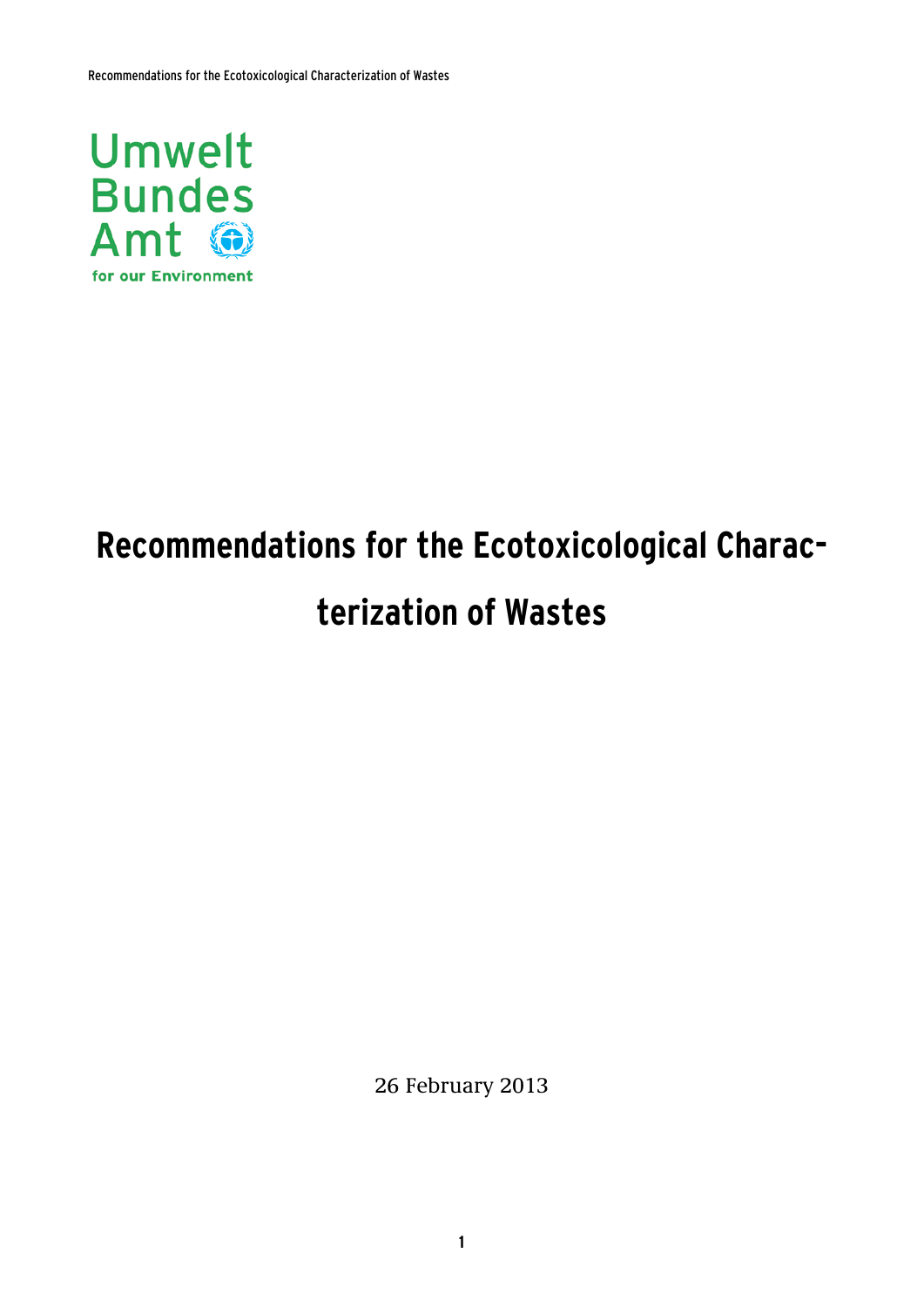Recommendations for the Ecotoxicological Characterization of Wastes

| Publisher: | Federal Environment Agency, Germany<br>Wörlitzer Platz 1<br>06844 Dessau-Roßlau                                                                   |
|------------|---------------------------------------------------------------------------------------------------------------------------------------------------|
|            | Internet: http://www.umweltbundesamt.de                                                                                                           |
| Editorial: | Section 1.5<br>Municipal Waste Mangement, Hazardous Waste, Focal Point to the<br><b>Basel Convention</b><br>Dr. Joachim Wuttke<br>Mareike Walther |
| State:     | 26 February 2013                                                                                                                                  |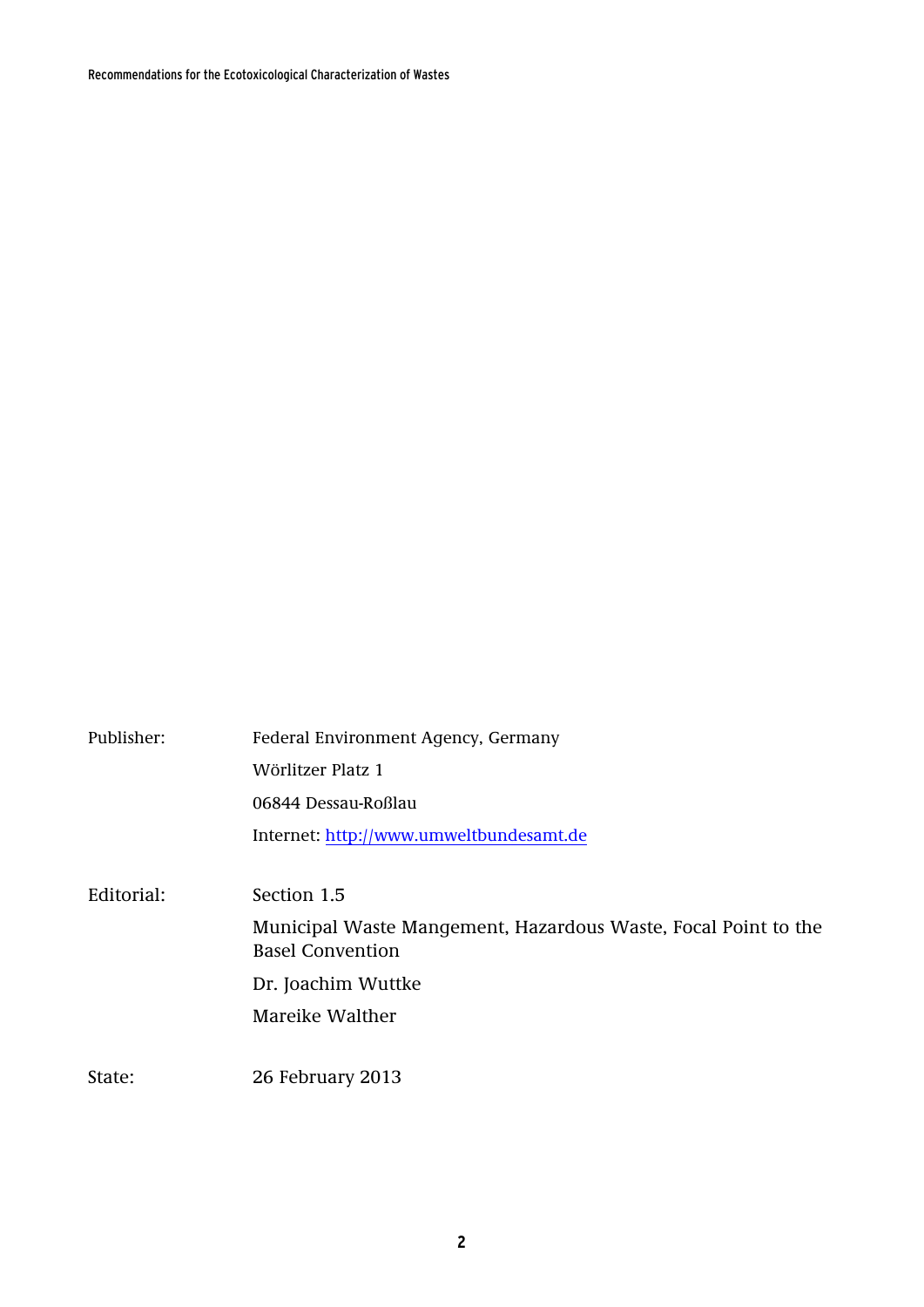## **Table of Contents**

| $\mathcal{I}$ |                                                                               |  |
|---------------|-------------------------------------------------------------------------------|--|
| 2             |                                                                               |  |
| 3             |                                                                               |  |
| 4             |                                                                               |  |
| 5             |                                                                               |  |
|               | 5.1                                                                           |  |
|               |                                                                               |  |
|               |                                                                               |  |
|               |                                                                               |  |
|               | 5.2                                                                           |  |
|               |                                                                               |  |
|               |                                                                               |  |
|               |                                                                               |  |
|               |                                                                               |  |
|               |                                                                               |  |
|               |                                                                               |  |
|               |                                                                               |  |
|               |                                                                               |  |
| 6             |                                                                               |  |
|               | 6.1. Identification of ecotoxicological wastes in mirror entries in the Waste |  |
|               |                                                                               |  |
|               |                                                                               |  |
|               |                                                                               |  |
|               |                                                                               |  |
|               | 6.2                                                                           |  |
|               |                                                                               |  |
|               |                                                                               |  |
|               |                                                                               |  |
|               |                                                                               |  |
| Ζ             | Ecotoxicological characterisation for assessing the risks of waste management |  |
|               | 7.1                                                                           |  |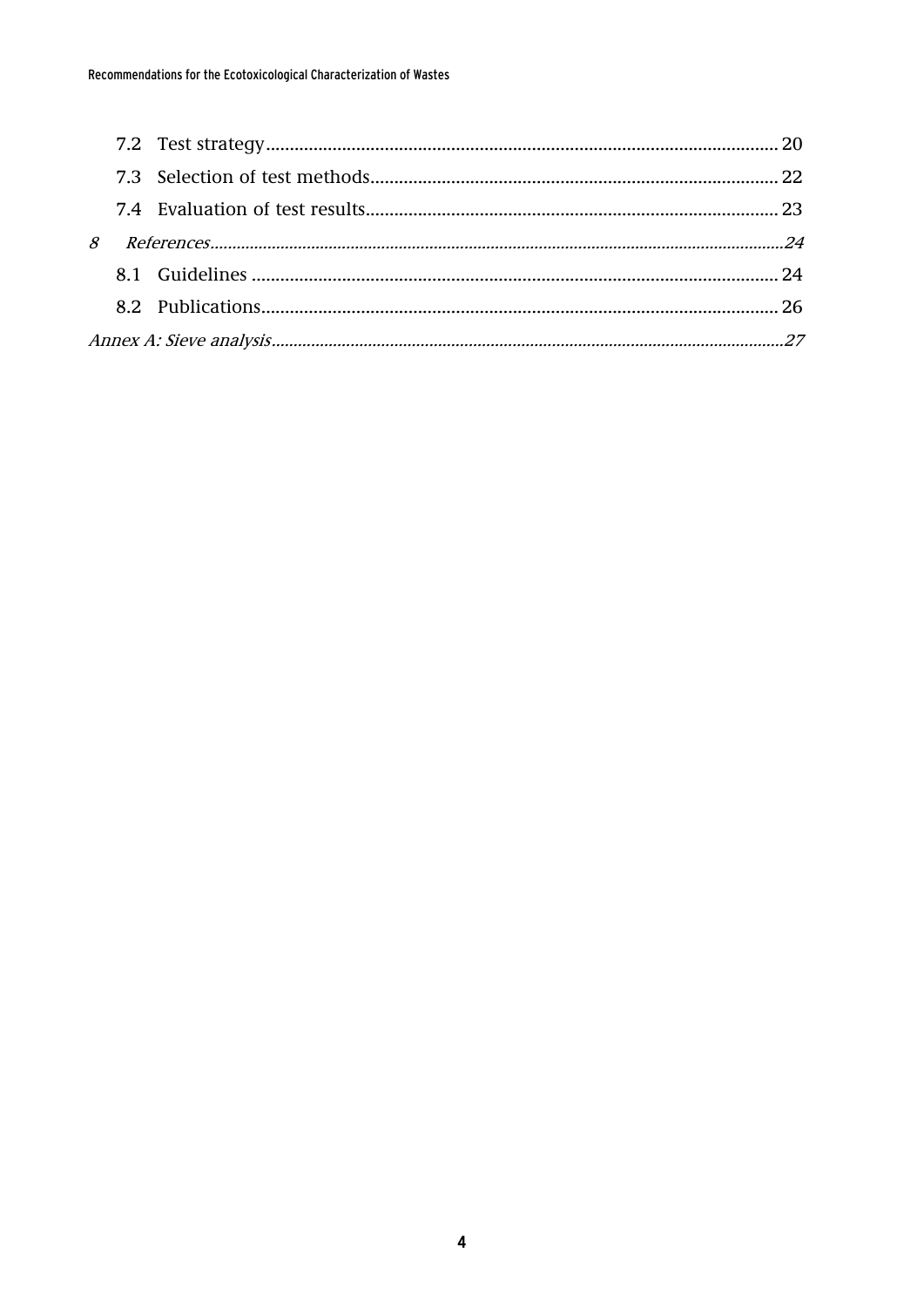## <span id="page-4-0"></span>**1 Introduction**

This Recommendation is based on the results and experiences gained in an international interlaboratory ring test on the ecotoxicological characterisation of wastes (Moser & Römbke 2007), the evaluation of analyses of the biological effects of mineral waste, an exchange of experience with CEN TC 292 WG7, and the ecotoxicological screening of a large number of wastes in mirror entries (Römbke et al. 2010a). In addition, numerous standards (e.g. of ISO), technical documents and research reports on the ecotoxicological assessment of complex environmental matrices (waste water, contaminated soil) were taken into account in its preparation, as were, in particular, the recommendations by CEN TC 292 WG 7.

A combination of chemical and biological test methods should be used for the ecotoxicological characterisation of wastes, since a comparison of the results of chemical analyses with existing threshold values is insufficient to derive the hazards posed by waste. Instead, an evaluation of the environmental hazards of waste is possible only by the use of biological test methods, as only these can mirror the effects of all bioavailable contaminants including their potential interactions as well as pollutants in waste which cannot be determined by chemical analysis.

The analysis of available tests of more than 100 waste samples showed that biological test methods produce well repeatable results for heterogeneous waste composites too. Therefore there is reason to assume, that not only effects of single contaminants, but also matrix effects, which are undetectable by chemical analysis, could be detected.

Goal of this recommendation is to support a reliable method base for application-orientated ecotoxicological analysis of wastes, which facilitates the comparability of test results. For this reason this Recommendation focusses on explaining the main outline and giving references to the necessary guidelines instead of going into detail about procedures.

# <span id="page-4-1"></span>**2 Scope of application**

This Recommendation contains, firstly, instructions for the selection and use of biological test methods suitable for estimating the ecotoxicological potential of waste and hence, its hazards for the environment, which are based on this criterion. The test strategies it proposes are recommendations and may be supplemented or modified in the light of specific properties of the waste and planned recovery scenarios. Secondly, it summarises standards and methodological experience facilitating an evaluation of the test results. The toxicity criteria indicated, were determined in scientific studies and specifically for the proposed test systems, reflecting the value above which, based on existing experience, a response in a test can be regarded as ecotoxicologically relevant. Further investigations are currently on-going to derive limit concentrations above/below which a waste can be classified as hazardous or non-hazardous.

As well as for the classification of waste, the results of biological analyses can also be used for risk assessment of waste to be recovered. Use of the test methods enables an assessment of potential adverse effects on aquatic and terrestrial ecosystems.

In previous years, as proposed in the first version of this guidance (Moser 2008), extended limit tests have been used for the classification of wastes. Extended limit tests have a shortened and simplified design which means that the waste sample is not tested in a dilution series until no toxicity is observed anymore. Instead, only the limit concentration and those two dilution steps immediately below and above the limit concentration are tested. This shortened assay has the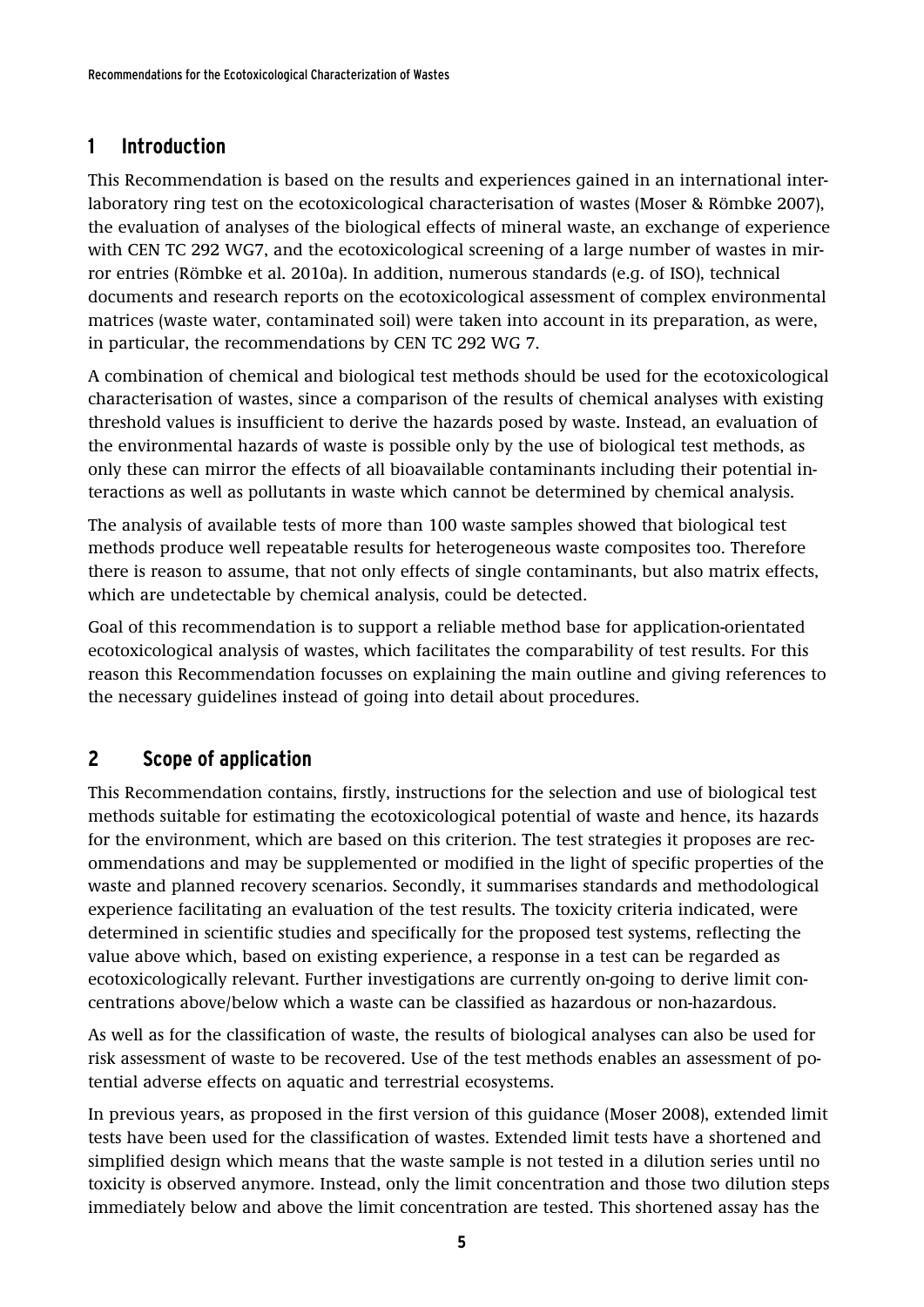disadvantage of depending strongly on the limit concentration, which is set in advance and deemed fixed. Additionally, there is no differentiation between a strong or minor divergence of the limit concentration.

Deviating from this proposal, the utilization of a more detailed design is recommended. This design would aim to determine the dilution in which the chosen test parameter (of a given test species) is impaired by 50%. In addition, utilizing an EC50-assay helps harmonizing different law sectors (environmental risk assessment of chemicals, in particular pesticides, follows the same approach) and practices of waste testing in other European countries. France, for example, prefers the EC-assay (Pandard et al. 2006).

## <span id="page-5-0"></span>**3 Legal background**

In the European Union, wastes are classified according to the Waste Framework Directive (WFD) 2008/98/EC (EC 2008a). The European Waste List (EWL, Decision 2000/532/EC (EC 2000) and its amendments) is a harmonized list of waste types which groups wastes by source or generation process. In its applicable version the EWL is an EU-wide nomenclature system for. The European Waste List was transposed into German law in 2002 by the Waste List Ordinance (Abfallverzeichnisverordnung, AVV) and comprises 839 waste codes in 20 waste chapters including 405 wastes marked as hazardous and about 200 wastes in so-called "mirror entries".

Mirror entries consist of pairs of entries of which one waste may be classified as hazardous or non-hazardous according to the type and concentration of the pollutants it contains. Wastes classified as hazardous are marked with an asterisk "\*". The majority of mirror entries refer to the term "hazardous substances" while some describe "hazardous properties" or the specific hazardous waste component (see Table 1).

To differentiate between hazardous and non-hazardous wastes in mirror entries, the European Waste List specifies 15 hazard criteria which are used for assessment and are based on European hazardous-substances legislation (Directive 67/548/EEC (EC 1967)). One of the hazard criteria (HP14 "ecotoxic" – substances and preparations which present or may present immediate or delayed risks for one or more sectors of the environment) describes the ecotoxicological potential or environmental hazards, as an intrinsic property of waste. In the Basel Convention on the Control of Transboundary Movements of Hazardous Wastes and Their Disposal, criterion H 12 ("ecotoxic - substances or wastes which if released present or may present immediate or delayed adverse impacts to the environment by means of bioaccumulation and/or toxic effects upon biotic systems") likewise requires an assessment of the ecotoxicological potential of waste.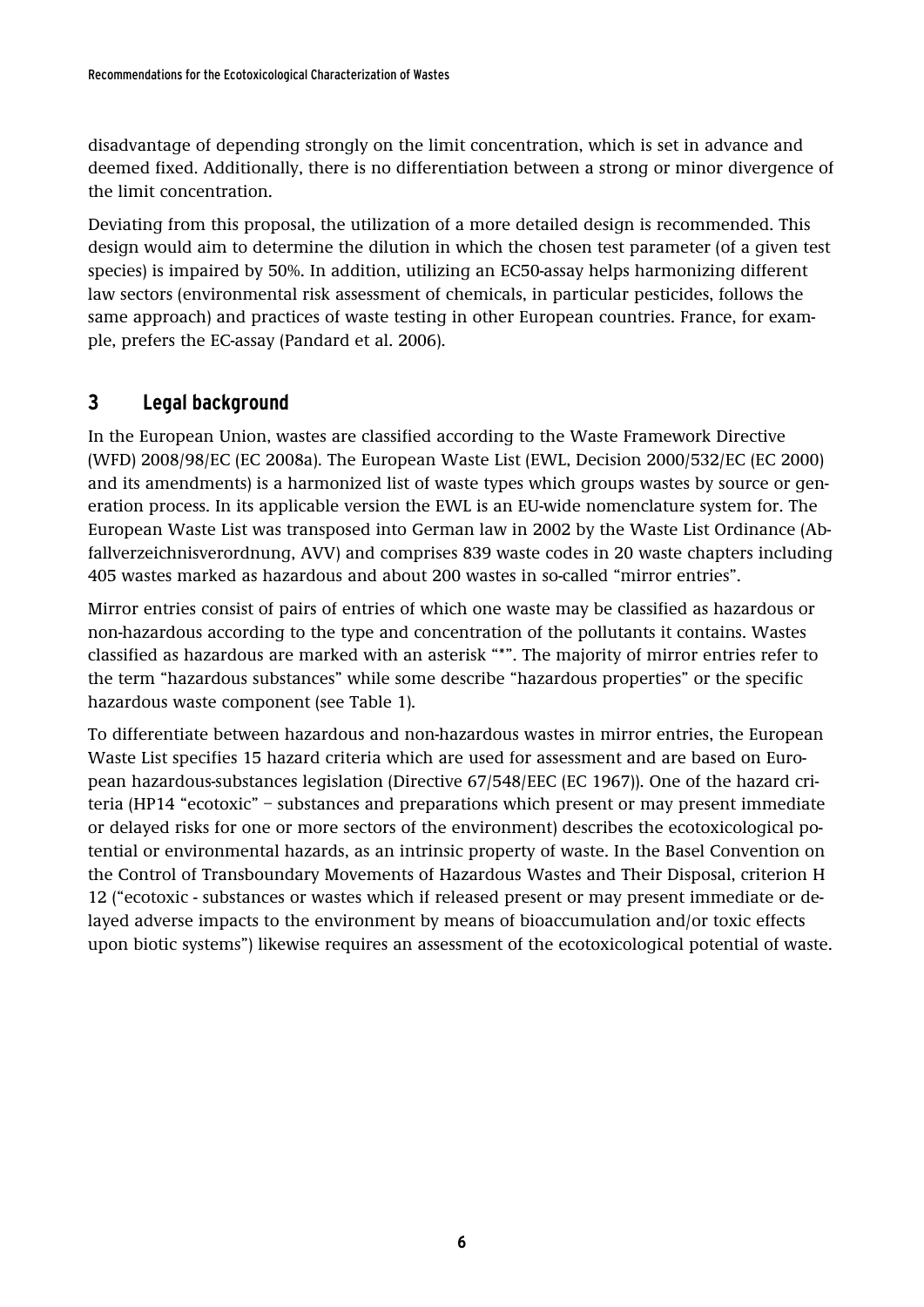| Table 1:         | Examples of mirror entries from the European Waste List                                                             |
|------------------|---------------------------------------------------------------------------------------------------------------------|
| <b>Example 1</b> |                                                                                                                     |
| 19 01 11*        | Bottom ash and slag containing dangerous substances                                                                 |
| 19 01 12         | Bottom ash and slag other than those mentioned in 19 01 11                                                          |
| Example 2        |                                                                                                                     |
| 10 08 10*        | Dross and skimmings that are flammable or emit, upon contact with water, flammable gases in dangerous<br>quantities |
| 10 08 11         | Dross and skimmings other than those mentioned in 10 08 10                                                          |
| Example 3        |                                                                                                                     |
| $060311*$        | Solid salts and solutions containing cyanides                                                                       |
| 06 03 13*        | Solid salts and solutions containing heavy metals                                                                   |
| 06 03 14         | Solid salts and solutions other than those mentioned in 06 03 11 and 06 03 14                                       |

## <span id="page-6-0"></span>**4 Scientific background**

Biological test methods utilise the capacity of specific organisms to respond to exposure of pollutants under standardised conditions by a change in their vital functions. The sensitivity of biological test organisms to toxic waste constituents may vary significantly from species to species. The combination of different test methods in a so-called test battery must therefore include organisms belonging to different taxonomic groups and representing different trophic levels. The object here is to cover a sensitivity range as broad as possible and at the same time to get an impression of potential impacts on the ecological functions of both aquatic and terrestrial organisms. The test methods should comprise different effect criteria and cover both acute and chronic toxicity as well as genotoxicity. Test methods to be applied in enforcement practice must also meet various additional requirements, regardless of the test subject (chemical, composite, genetically modified organism. They must be standardised, sufficiently sensitive, easy to handle and economically feasible (Roembke et al. 2010b). In addition, it is essential that experience exists for each test system as regards specific requirements in the testing of waste and waste eluates.

The battery of tests proposed in this Recommendation enables a reliable, valid and reproducible determination of hazard criterion HP14 "ecotoxic" and thus allows wastes in mirror entries to be identified as hazardous in terms of that hazard criterion. This determination of intrinsic waste properties is not sufficient to define requirements for a disposal that is environmentally sound and compatible with the public interest or for proper and safe recovery, but instead will often have to be supplemented by further investigations. This may include, for example, the integration of possible exposure scenarios in a risk assessment when utilisation in an open system envisaged or in the permitting of waste treatment plants.

The use of biological test methods allows conclusions to be drawn as to the direct acute and chronic toxicity to the test organisms and, approximately, to biologically similar organisms. They do not, or not fully, cover hazards for the abiotic environmental spheres soil, water or the climate. The environmental hazards of persistent pollutants, which cause damage by accumulating in environmental compartments and food chains, can be determined by physical-chemical methods or suitable bioaccumulation tests (e.g. OECD 315; OECD 317). Waste constituents with global warming potential, on the other hand, can only be identified by chemical analysis.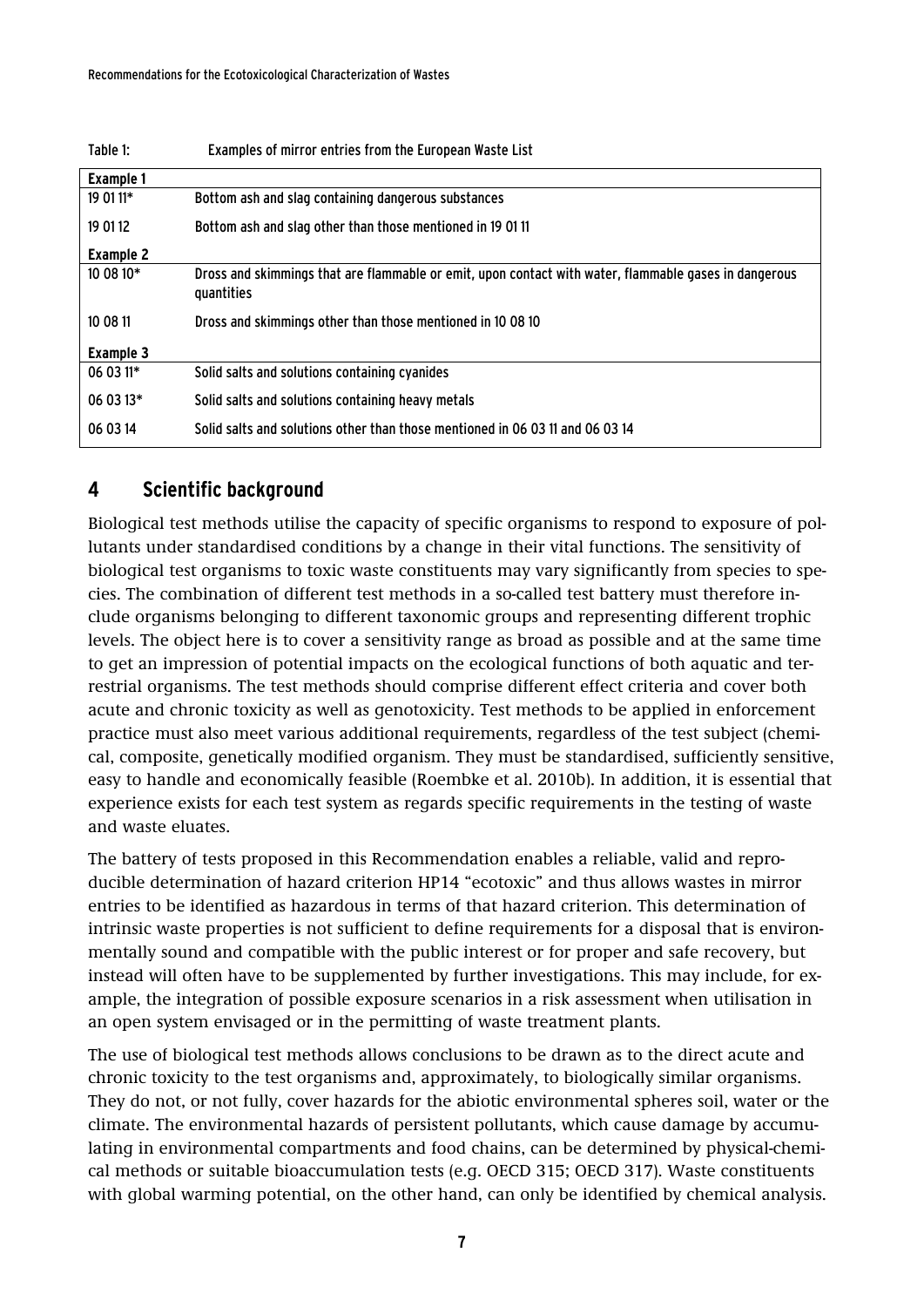The assessment of the published work on the ecotoxicological testing of wastes of the last 20 years, showed a continuous increase in publications. Nevertheless, a wide range of wastes and test methods (especially for the creation of eluates) is covered in these publications. The heterogeneity of the published data concerning the ecotoxicity of wastes complicates the comparison and simplification of the obtained results. However, it can be concluded that the current ISO-guidelines are suitable for the ecotoxicological characterization of a multitude of solid and liquid (slurry included) wastes. The results of the ecotoxicological tests differ significantly depending on the characteristics of the evaluated waste, which makes it possible to utilize them to differentiate between ecotoxic and non-ecotoxic wastes.

## <span id="page-7-0"></span>**5 Methodology**

This Recommendation is based on standard methods used originally for the testing of soil, waste water or chemicals and subsequently developed further for the ecotoxicological characterisation of wastes. These bioassays as well as supplementary guidance on sample collection and preparation are summarised in CEN 14735. For sample collection and preparation, further standard methods and technical instructions are available (see the compilation of ISO-test methods for the evaluation of contaminated soils or soil eluates (ISO 17616)). Up until today, there is no proposition for the standardization of procedures on the various levels of European and national norms and working instructions (e.g. LAGA PN 98). Some specific features of effects-related testing of waste are pointed out in the following section. This information cannot replace the description of the various methodological steps in the relevant standards.

## <span id="page-7-2"></span><span id="page-7-1"></span>**5.1 Terms**

## **5.1.1 Effect concentration (EC)**

The ecotoxicity of waste is determined by biological tests, and expressed as an EC50. It is defined as the concentration of a dilution series in which the measured parameter complies 50% of the control concentration (ISO 11269-2).

## <span id="page-7-3"></span>**5.1.2 Limit concentration**

"Limit concentration" describes the EC50-value which determines whether a tested waste has to be classified as "harmful" according to the HP14 criterion. With reservations to the final draft, it is proposed in this guidance that the limit concentration should be defined as the concentration of the potentially harmful substance in waste, at which the EC50 of said substance is smaller than the concentration in a 10% dilution (Pandard & Römbke 2013). This proposal is applicable in solid matter and eluate testing.

## <span id="page-7-4"></span>**5.1.3 Test design**

The EC50-value is determined by a "Dose-Response-Design", which has to consist of no less than five different dilutions. Waste eluates which are tested in aquatic systems are mixed with testspecific dilution water, as opposed to samples of solid waste originating from terrestrial systems which are mixed with the corresponding control medium (e.g. artificial soil, standard soil or quartz sand.) The dilution series to be tested mostly consist of nestled geometric sets on the basis of the numbers 2 and 3, although other factors can be set according to the range of the tested chemical (Table 2).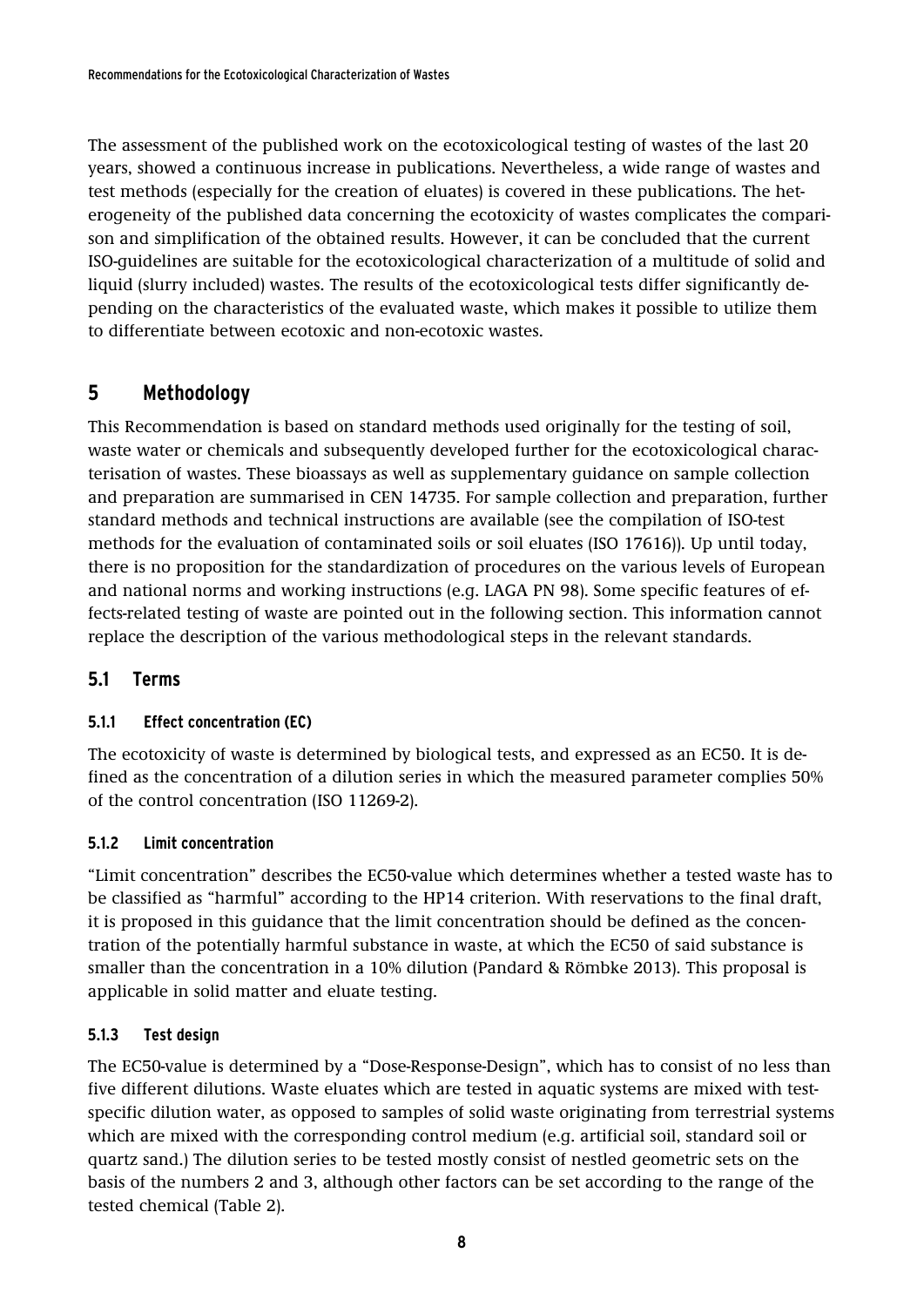| <b>Series A</b> |                 |                                            | <b>Series B</b> |                 |                                            |
|-----------------|-----------------|--------------------------------------------|-----------------|-----------------|--------------------------------------------|
| LID-<br>Value   | <b>Dilution</b> | Sample concentration in<br>test medium [%] | LID-Value       | <b>Dilution</b> | Sample concentration in<br>test medium [%] |
| $\overline{c}$  | 1:2             | 50                                         | 1,5             | 1:1,5           | 66,667                                     |
| 4               | 1:4             | 25                                         | 3               | 1:3             | 33,334                                     |
| 8               | 1:8             | 12,5                                       | 6               | 1:6             | 16,667                                     |
| 16              | 1:16            | 6,25                                       | 12              | 1:12            | 8,334                                      |
| 32              | 1:32            | 3,125                                      | 24              | 1:24            | 4,167                                      |
| 64              | 1:64            | 1,562                                      | 48              | 1:48            | 2,084                                      |
| etc.            | etc.            | etc.                                       | etc.            | etc.            | etc.                                       |

Table 2: Sample calculation for the sample concentration in the assays for the dilution-series

## <span id="page-8-0"></span>**5.2 Methodological requirements for the testing of waste**

#### <span id="page-8-1"></span>**5.2.1 Sampling and sample preservation**

Collecting representative samples from heterogeneous composite wastes still poses several difficulties. The same can be said for the chemical analysis, in which the creation of reproducible data for certain parameters; e.g. concentration of heavy metals, is comparatively difficult. The federal Working Group on Waste (LAGA) does not regard the sampling method for solid wastes as representative, but redefines it as a sampling method for the characterrization of waste (PN 98, page 5f). Goal of the characterizing sampling method for waste is to collect ascertained data about the material quality, via test results. For the LAGA the representativeness of attributes depends on the following aspects:

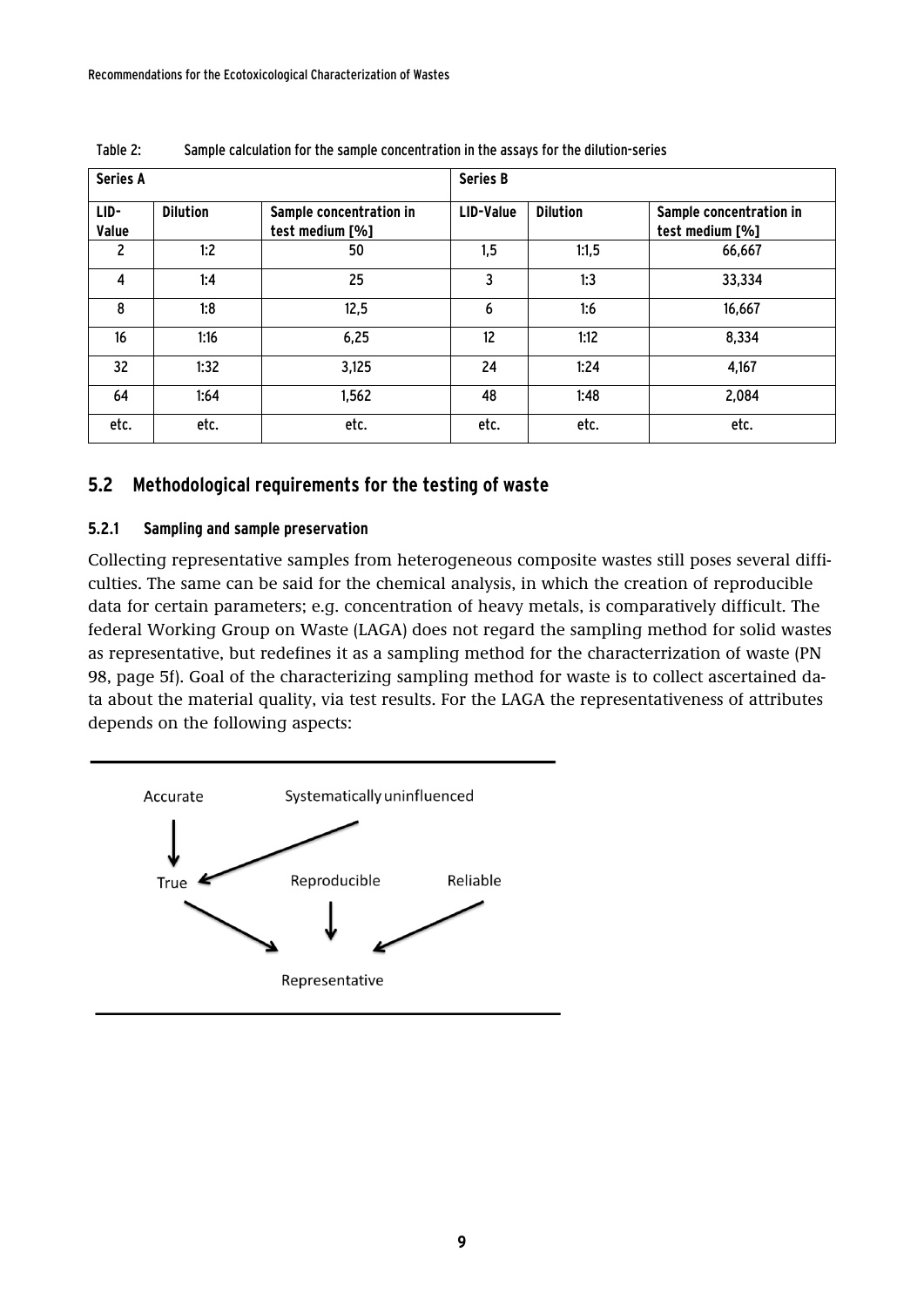The attributes used are defined as follows:

| Accurate:                      | Variance of measurement deviation is below a given limit |
|--------------------------------|----------------------------------------------------------|
| Systematically<br>uninfluenced | Free of systemic (scale shifting) errors                 |
| True                           | Accurate and systemically uninfluenced                   |
| Reproducible                   | Repetition creates statistically identical results       |
| Reliable                       | The risk of misjudgement is smaller than a default value |

LAGA reacts to these requirements in the PN 98 by advising to increase the number of samples in order to model parameter-specific variations. This approach was incorporated in DIN 19698. For biological tests this means that all investigations have to checked concerning their reproducibility as well as their reliability. Assuming that the quality of the test material is comparable it is possible to compile the variance found in various analytical measurements and compare with a given threshold value. Regarding the reliability a value of 95% is striven for.

#### <span id="page-9-0"></span>**5.2.1 Sampling and sample preservation**

The CEN standard 14735 "Characterization of waste – preparation of waste samples for ecotoxicity tests" refers to an unfinished (work in progress) standard of the CEN/TC 292/WG. It has not yet been concluded. The DIN has submitted the draft standard DIN 19698-1; "Testing of waste – Sampling of solid and set wastes – Part 1: Manual for the segment-oriented collection of samples of unknown heaps." in October 2012. This draft is based mainly on the LAGA PN 98 "Guideline for the physical, chemical and biological examination of wastes, in reference to its utilization/disposal". This approach does not coincide with the theoretical background, set in the European standards, e.g. DIN 15442 in CEN/TC 343 "Solid secondary fuels – sampling method".

In the light of the relevant literature, guidance documents and guidelines (Gy 1979, Gy 1992, LAGA PN 98, DIN 15442, DIN 19698, LAGA 2012) and with regard to a sufficient reliability and justifiable efforts, the following procedure is recommended for the sampling for the ecotoxicological testing of wastes

- 1. In a laboratory sample the mass above the 20th percentile of the sieve analysis should be represented by more than 20.000 particles.
- 2. Any sampling should ideally be performed at random points in time across the whole transversal section of the particle mass flow falling from a conveyor belt. In case this is not possible the sampling should be performed from the heap of waste.
- 3. When taking samples from a heap of waste, it should be secured that no phase separation did occur during the set-up of the heap.
- 4. Independently from the size of the basic population, 16 individual samples have to be taken.
- 5. The individual samples should be random samples. In other words: each particle of the basic population should have the same probability to be part of an individual sample.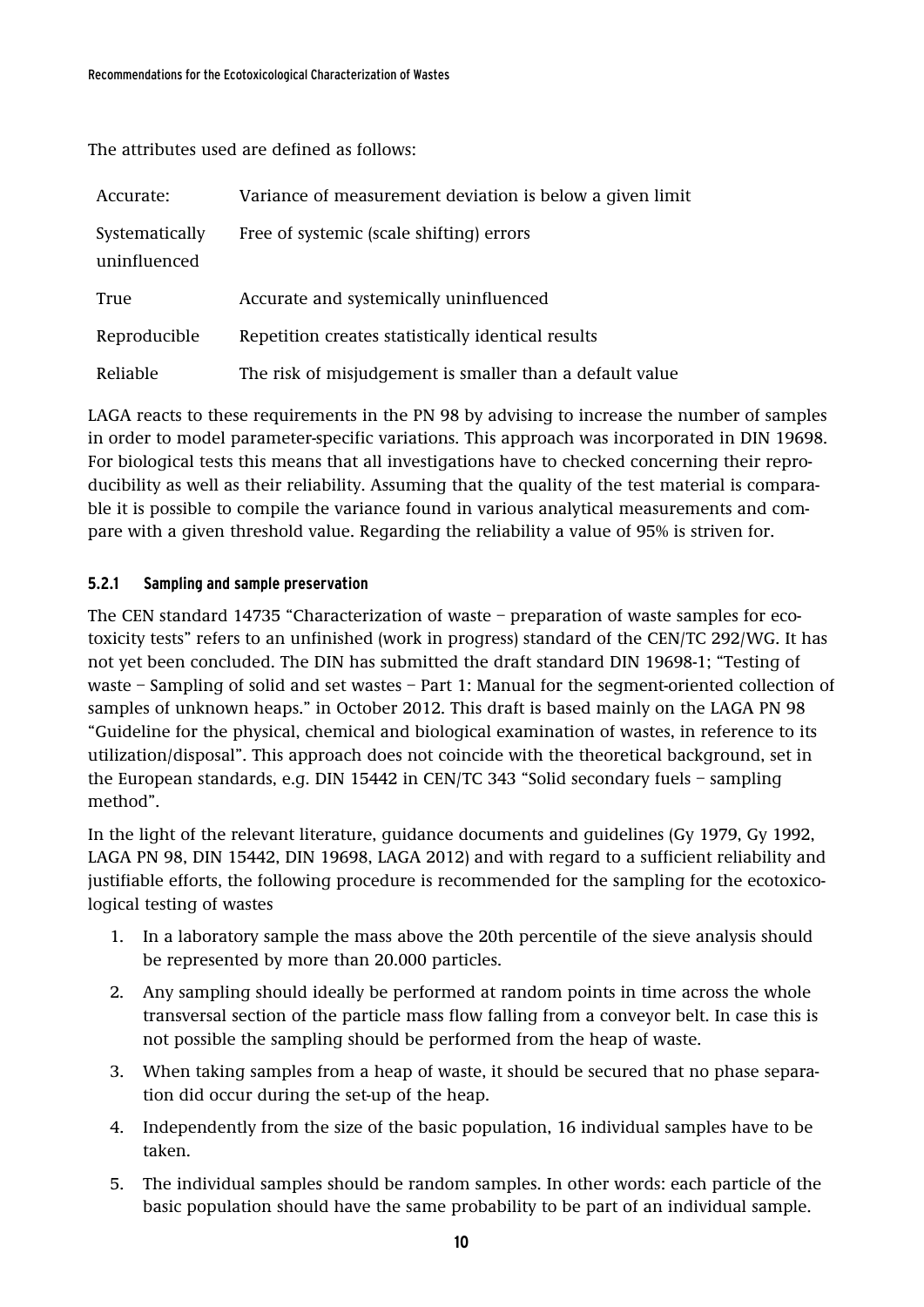- 6. Sampling from a heap of waste could be performed using a wheel loader. The 16 samples taken this way should be combined to a nearly two dimensional flat layer providing a height of  $1 - 1.5$  dm. Individual samples could be randomly taken from random coordinates of this two-dimensional layer.
- 7. All individual samples should be combined to one mixed sample, i.e. the laboratory sample.
- 8. A sample size reduction without a previous reduction in particle size is not allowed.

In addition, it should be noted that waste often undergoes chemical, physical and biological changes after having been sampled. Therefore, potential changes need to be taken into account, and sampling conditions should be such that the impact of such changes on the results of bioassays is minimised. The addition of preservatives (e.g. acids) for the purpose of delaying chemical and biological processes does not conform to the relevant standard.

#### <span id="page-10-0"></span>**5.2.2 Transport and storage of samples**

The transport of waste samples should be as short as possible. Changes in the properties of the samples should be prevented. The transport period must be considered to be part of the storage period, and a transport period below 48h and/or a low temperature of  $4^{\circ}$ C  $\pm$  2 $^{\circ}$ C must be adhered to. The samples should not be stored for longer than two months. Should longer storage be necessary, possible changes to the waste samples during storage have to be determined by accompanying physical, chemical or biological analysis of waste-specific parameters.

#### <span id="page-10-1"></span>**5.2.3 Pretreatment of samples**

Any reduction in size of the waste particles ends up in producing new surfaces and, thus, in a modification of the ecotoxicological properties of the test material. Therefore, it should be avoided if possible.

For waste material with a d95 > 4 mm but with a relevant percentage in mass of material < 4 mm it is possible to get information on its ecotoxicological properties from the sieving fraction < 4 mm, taking the mass fraction into account. In the case of testing very heterogeneous materials with low mass fractions < 4 mm ecotoxicological testing seems to be inappropriate. However, material broken or grounded to a d95 < 4 mm can at least be used for a first assessment.

In case the original waste material consists mainly of particles > 4 mm, a sieve analysis has to be prepared using an appropriate amount of material. It is not necessary that this sieve analysis follows regulations like e.g. DIN 66165 in detail. Since such material contains coarse grain sieving by hand is sufficient to perform a suitable sieve analysis. Regarding sample mass and sieve dimensions it must be secured that in the coarsest fraction (d95+) contains more than 200 particles. An example of such a sieve analysis is shown in Annex A.

If materials with huge coarse grain content should be tested the coarse grain > 4 mm must be reduced in size, whereby the material should not be finely ground in any case. Cryogenic treatment may be necessary for this purpose. If the material has to be dried for sieving, the drying temperature may not exceed 40°C, as drying may alter various waste properties.

Non shredable and coarse materials, as well as tall single pieces which do not conform to the overall character of the sample, are to be removed during pre-treatment. Furthermore their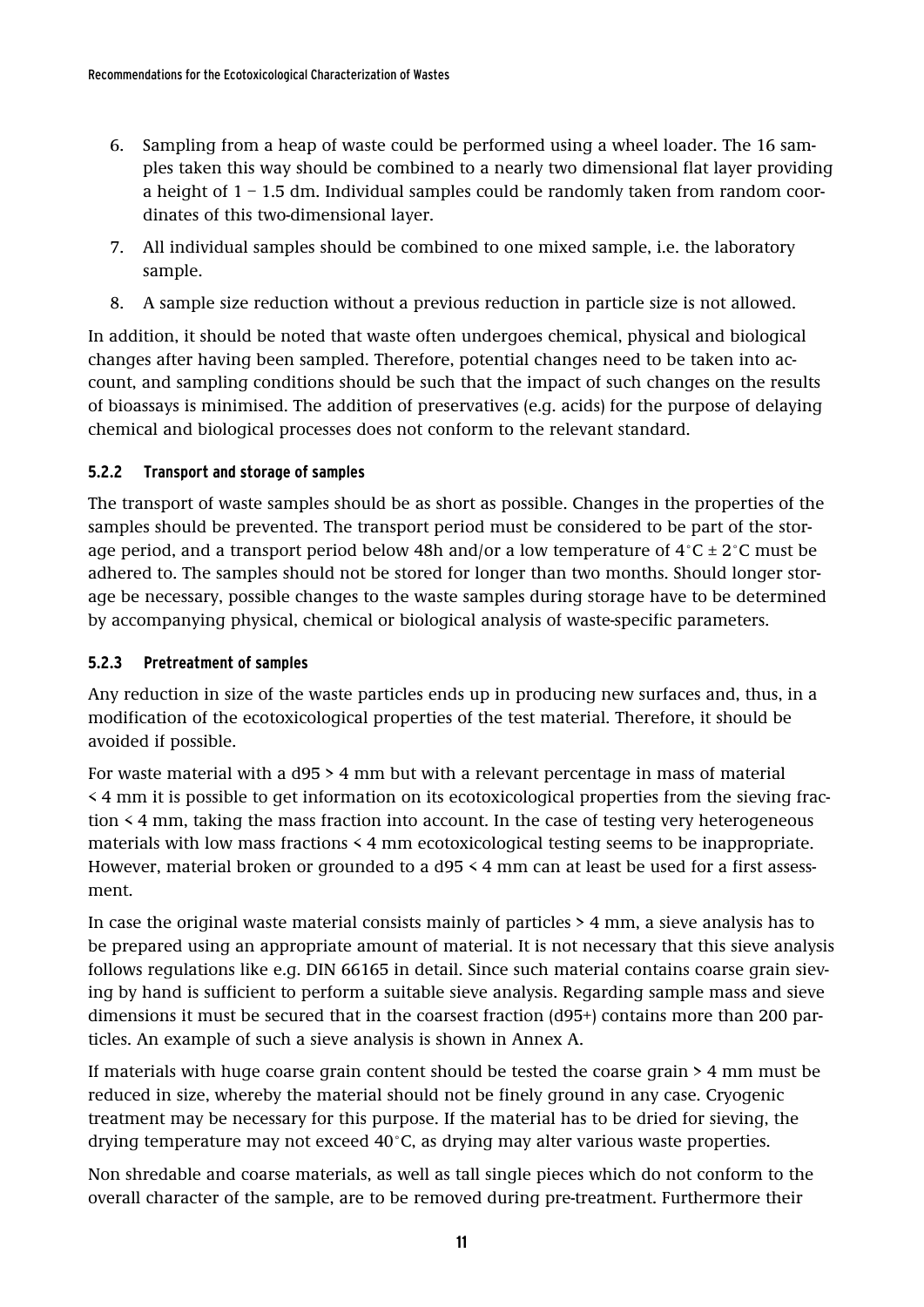visual image has to be recorded photographically. Their number, weight and percentage of total sample weight have to be recorded as well. In general it has to be taken into account that sample preparation and pretreatment, depending on the test or analysis, will narrow the sample and therefore decrease confidence in the results. As the representativeness of the sample in relation to the examined property cannot be known in advance, information about the confidence of tests can only be gained by parallel-investigation. A ripple divider is recommended for sample rejuvenation in the course of sample preparation and pretreatment. As an alternative the method "coning and quartering" can be used (LAGA PN 98).

#### <span id="page-11-0"></span>**5.2.4 Preparation of waste eluates**

A wide range of methods has been developed to characterise and evaluate leachable waste constituents. Leaching of water-soluble constituents from waste is considered a major mechanism for potential environmental hazards posed by waste. The aim of the leaching procedure, therefore, is to produce an aqueous extract which can be used to determine the ecotoxic properties of water-leachable waste constituents. Any laboratory method can only give an approximate picture of the complexity of leaching processes, so that simplifications need to be made in the test method. Furthermore, certain waste properties may affect the suitability of the leaching method. For example, waste samples that contain organic pollutants require an adaptation of the leaching method.

For the preparation of waste eluates, methods based on national or international standards should be used. DIN 12457-2 describes a suitable method for leaching of waste materials at a liquid to solid ratio of 10 litres of eluent per kilograms of solid. It applies to waste with a particle size below 4 mm with or without size reduction. This leaching method is also a component of CEN 14753 "Characterization of waste – Preparation of waste samples for ecotoxicity tests".

According to current research projects and validation studies, another suitable leaching method is the production of eluate in a column, as done in the quick column test (DIN 19528). However, no experience exists as yet with the biotesting of such eluate and with possible limit concentrations for waste classification.

Eluates produced in a batch test or column test only represent the short-term water-available components of potential toxic waste constituents. Especially when performing a risk assessment for planned recovery in an open system, methods should be used that reflect the conditions of the recovery scenario. Each relevant route of entry into the environment should be taken into account in this assessment, and changes to the material over time should be evaluated or additional tests performed if necessary. Where test methods are prescribed by relevant secondary legislation, the leaching method should be chosen as appropriate for the intended purpose.

In addition to point 11.2.1 (Leaching Procedure) of CEN 14735, it is recommended to use a partition for the eluate which is between 100g and 200g dry weight in order to reduce the uncertainty of sample size reduction. The sample quantity used should be easily reproducible out of the sample division into halves. Division steps have to be documented, so that the necessary water ratio for a mixture of 1:10 is easily adjustable. If necessary potential uncertainties caused by sample preparation and pretreatment might be reduced by mixing several parallel conducted eluates (e.g. 4).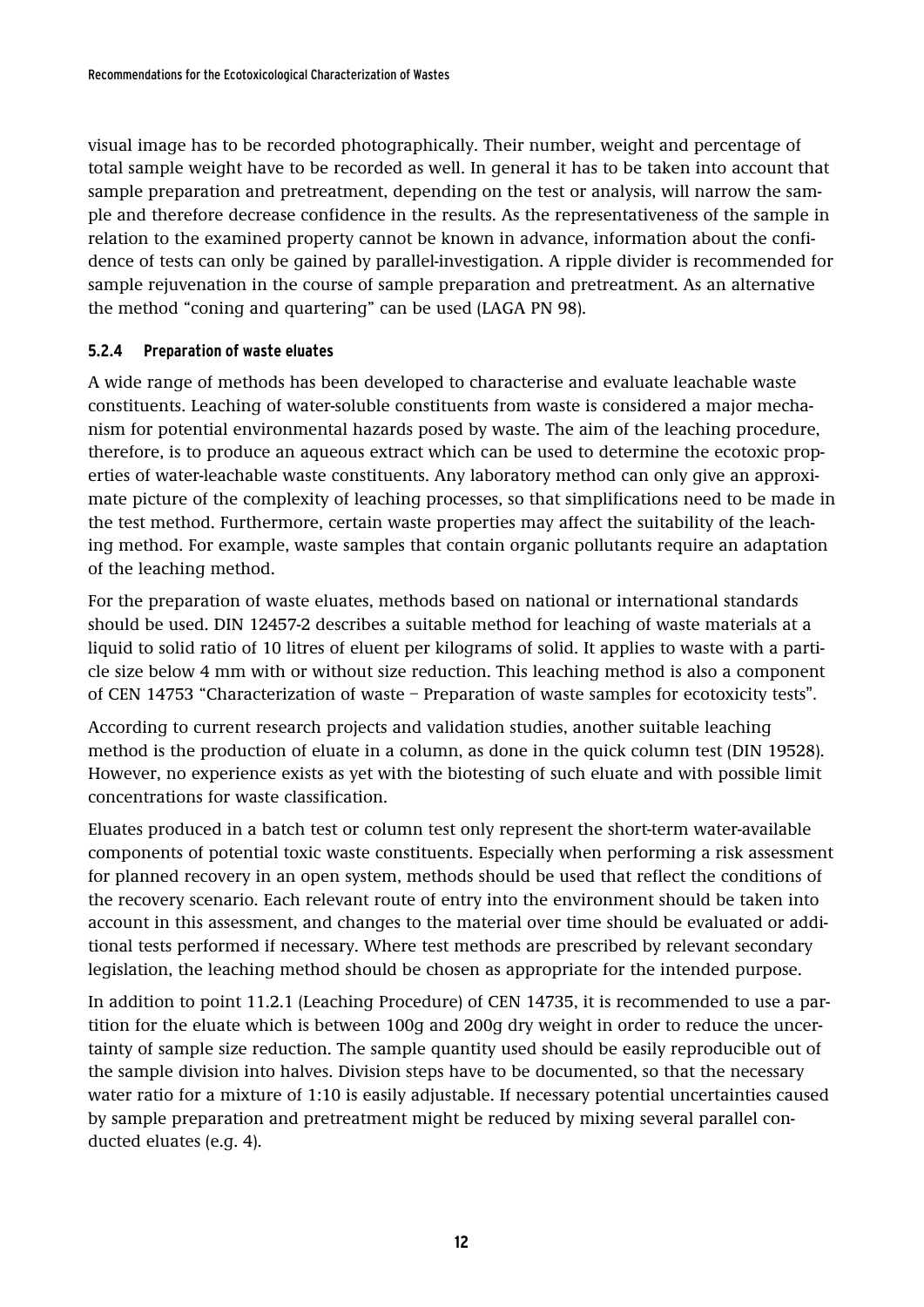Since potential genotoxic waste properties represent a particular risk, a solid-phase extraction can be used to concentrate the eluate in addition to testing the aqueous eluate for genotoxicity (Ehrlichmann et al. 2000).

#### <span id="page-12-0"></span>**5.2.5 Storage of waste eluates**

The waste eluates must be used in the test as soon as they are produced (recommended maximum storage period: 48 hours; maximum storage period: 72 hours). Waste eluates may not be stabilised by the addition of preservatives. Freezing may cause eluates to undergo irreversible changes and therefore, is permitted only in exceptional cases. If freezing is unavoidable, this has to be documented in the test protocol.

#### <span id="page-12-1"></span>**5.2.6 pH of waste eluates**

The waste eluates must be tested in the bioassays without pH adjustment, whereby it must be borne in mind that the pH of the test mixture, due to dilution, may differ significantly from that of the waste material to be evaluated. The decisive factors for this are the chosen range of dilutions and the buffering capacity of the waste. If toxic effects are observed at dilutions whose pH does not permit or significantly influences the survival of the test organisms, the ecotoxicity tests may be repeated with adjustment of the pH in conformity with the relevant standards. It is important to note that an acid or alkaline eluate may exhibit an ecotoxic effect due solely to its non-neutral pH and that this may affect the classification of the waste.

#### <span id="page-12-2"></span>**5.2.7 Control medium**

Ecotoxicity testing of waste requires the use of a dilution medium which does not affect the response of the test organisms and does not interact with the sample. Since the requirements to be met by the dilution medium depend upon the test organisms, suitable dilution substrates are described in the test methods. The same medium must be used for both the control and the dilution series. The production of test mixtures also depends on the waste type to be tested. CEN 14735 summarises procedures for the production of test mixtures.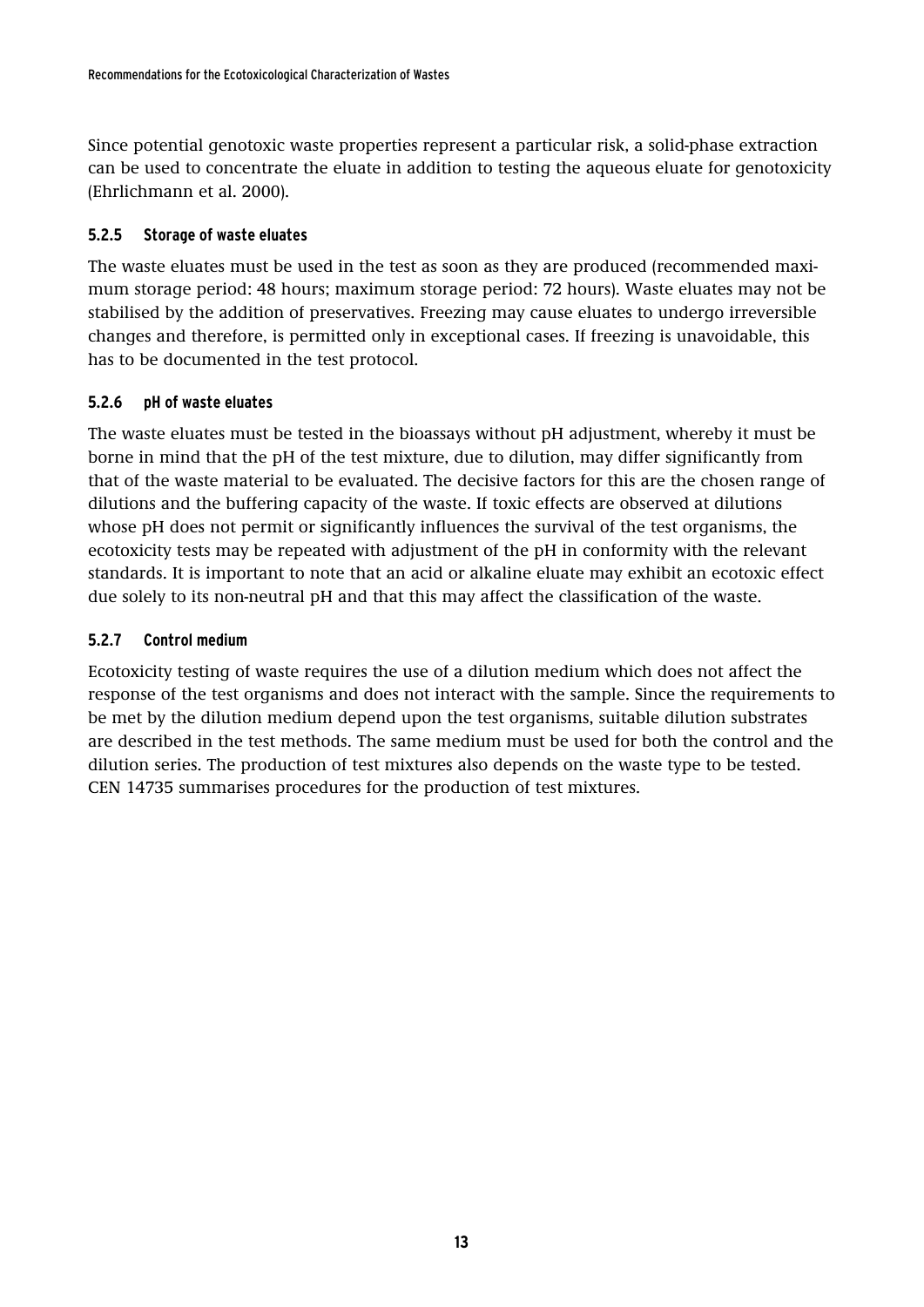# <span id="page-13-0"></span>**6 Test strategies**

The assessment of wastes is aligned on assessment under hazardous-substances legislation. Waste can thus be classified based on sufficient knowledge of its composition in terms of hazardous substances. Every waste which, based on its (known) composition, is to be classified and labelled in accordance with hazardous-substances law (H1 to H13) is considered hazardous waste.

In addition, if the composition of the waste is unknown or complex, biological test methods may be applied for the following purposes:

- to identify hazardous wastes in mirror entries in the Waste List Ordinance according to the criterion HP14 (Chapter 6.1),
- to carry out a basic ecotoxicological characterisation of wastes (Chapter 6.2),
- to assess the risks of waste recovery measures. (Chapter 6.3).

## <span id="page-13-1"></span>**6.1. Identification of ecotoxicological wastes in mirror entries in the Waste List Ordinance**

## <span id="page-13-2"></span>**6.1.1 General**

If the concentration levels in the eluate or waste as determined by chemical and physical analysis do not permit classification under hazardous-substances legislation, if insufficient knowledge exists about the composition of the waste, or if the waste constituents have not been classified under hazardous-substances legislation, then tests have to be performed for the hazard criterion HP14. These tests should be conducted in several steps (Fig. 1).

Waste-evaluation begins with the utilization of accessible information, which means that an accumulation method which is in concordance with the CLP regulation (classification, labeling and packaging of substances and mixtures) for acute and chronic parameters in aquatic systems is used (European Regulation EC 1272/2008 (EC 2008b)). If sufficient data for every wastecomponent is available, waste-evaluation can be executed in this manner which renders ecotoxicological testing unnecessary. In all other cases, the experimental determination of the ecotoxicity is required. An evaluation as "not ecotoxic" does not automatically lead to classification as non-hazardous waste, since all other hazard criteria specified in the Waste List Ordinance must also be evaluated, irrespective of the ecotoxicological assessment.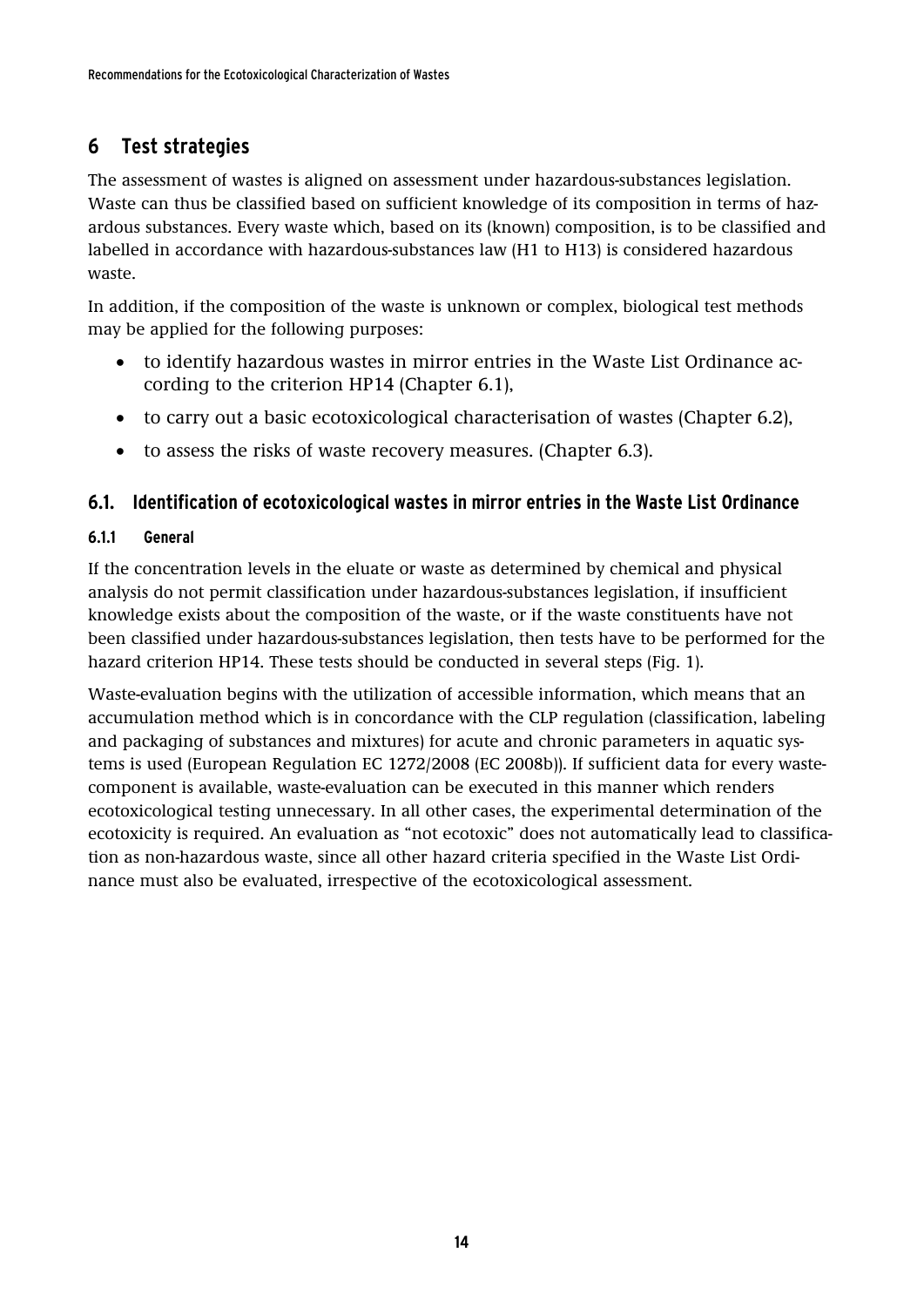



Fig. 1: Flow chart for the waste-classification in accordance with HP14 (Pandard & Römbke 2013)

#### <span id="page-14-0"></span>**6.1.2 Test strategy**

Practical implementation of ecotoxicological tests is determined by CEN 14735, and starts with the examination of waste eluates (Fig. 1), which are mixed with a control-substrate (reconstituted water). In general, pH-values are not adjusted. Tests can only be repeated if the pH-value of the composite is threatening the survival of the test specimens. However, the result cannot change waste-classification but is mainly used for cause identification. The test results are designated as ECx (=effect concentrations). The waste is classified as dangerous and the tests are discontinued if the EC is below the limit-concentration. If the EC is above the limit concentra-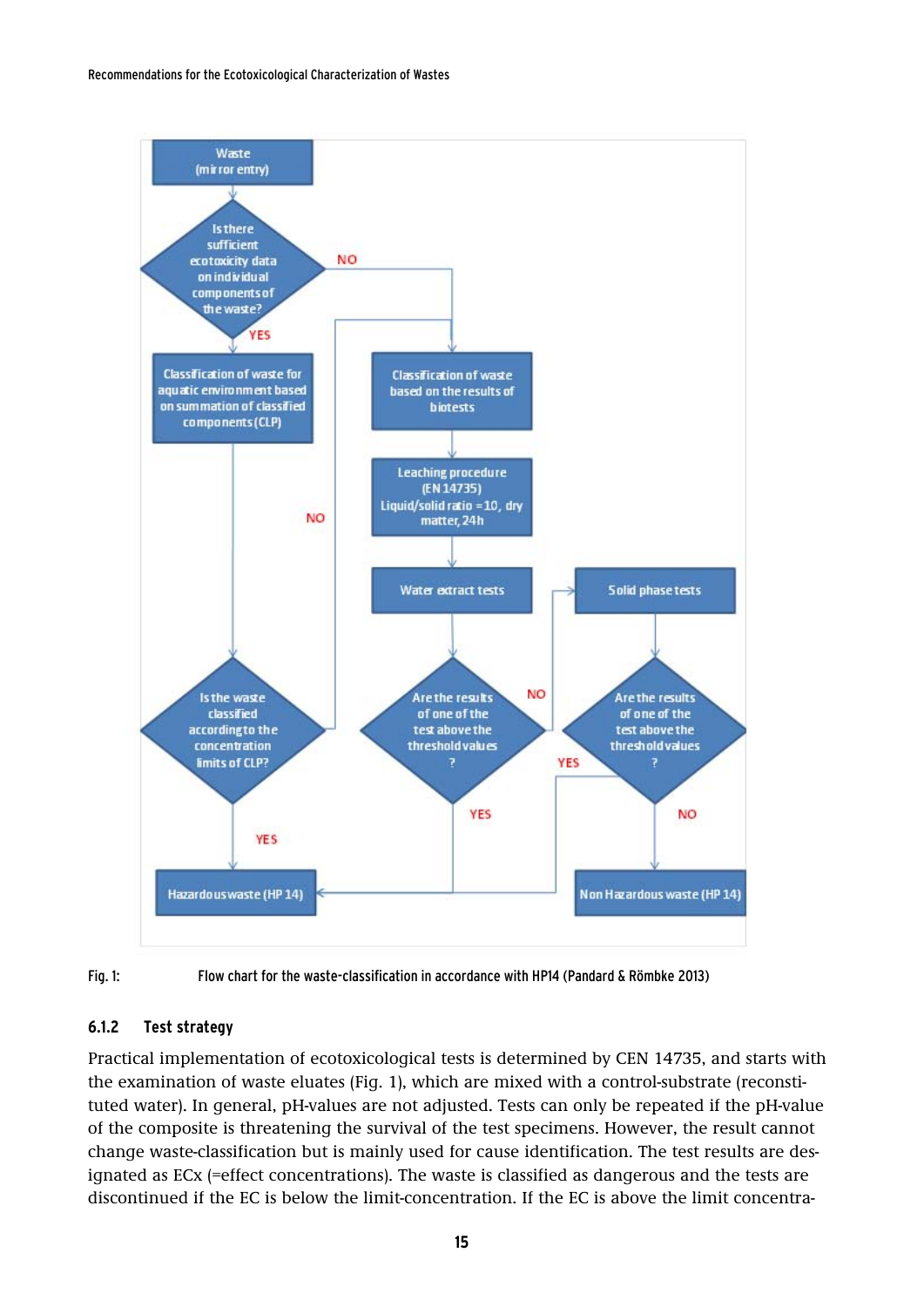tion, terrestrial tests are conducted. Waste can only be classified as nonhazardous, if all testresults are below the limit concentration. So far, published data of ecotoxicological waste tests does not show a consistent advantage of aquatic tests in respect of test-sensitivity (Römbke et al. 2009). Therefore, the proposed test strategy encompasses both aquatic and terrestrial tests. Nevertheless, due to practicability reasons it focusses on eluate tests which are less time consuming and expensive.

#### <span id="page-15-0"></span>**6.1.3 Selection of test methods**

The battery of tests shown in Table 3 is based on the results of a European inter-laboratory comparison for the ecotoxicological characterization of wastes (esp. Pandard et al. 2006, Roembke et al. 2010b) and describes the minimum set of methods to identify potential biological effects of environmentally dangerous waste constituents. The most suitable tests were selected according to the following criteria:

- Eluate- as well as solid tests should be represented (CEN 14735);
- For practicability reasons, the number of tests per compartment was set to three;
- Test species should represent the most important groups (microbes, plants, animals), in order to include several taxonomic and physiological groups as well as trophic levels.
- Fish tests were not included for reasons of animal protection and because of the large quantity of eluate needed.
- Only standardized ISO- and/or CEN- methods are considered.
- Sufficient experience about the execution of waste-evaluation tests has to be available in order to produce robust results;
- Endpoints must be of sufficient sensitivity;
- Furthermore, the selected test battery should characterized by high practicability and low effort (specifically with reference to short test durations, low demand of equipment, and a high number of laboratories in Europe able to perform these tests).

According to present knowledge, the aquatic and terrestrial tests, summarized in Table 3, are the ones most suitable to fulfil the above-mentioned criteria and have already been used to test wastes. Other, not yet standardized, test-procedures could replace or supplement the existing procedures, if the necessary experience is available.

For the performance of ecotoxicological tests it is assumed that the physicochemical properties of the waste or waste eluate are such as to allow use of the relevant bioassays. Particular properties such as strongly coloured eluate or waste samples with high nutrient content may make it necessary to extend the battery of tests.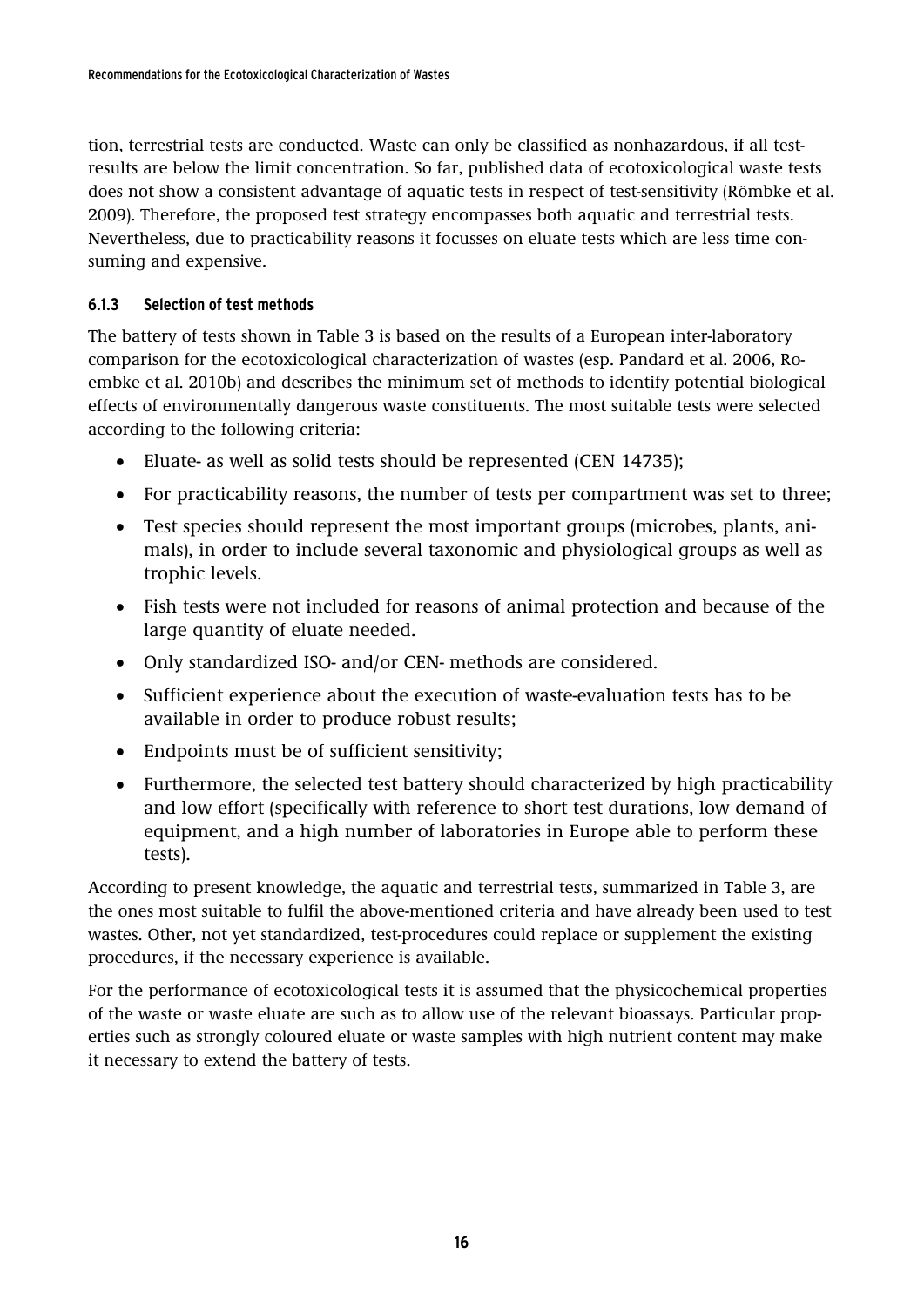| Table 3: |  |  | Test battery for the classification of wastes in mirror entries according to the criterion HP14 |
|----------|--|--|-------------------------------------------------------------------------------------------------|
|          |  |  |                                                                                                 |

| Methods for testing waste eluates                                                                                                                           |                  |
|-------------------------------------------------------------------------------------------------------------------------------------------------------------|------------------|
| Description and duration of the tests                                                                                                                       | <b>Reference</b> |
| Determination of the inhibitory effect on the light emission of Vibrio fischeri (luminescent bacteria<br>test) (0,5 h)                                      | ISO 11348-1/2/3  |
| Fresh water algal growth inhibition test with Desmodesmus subspicatus and Pseudokirchneriella<br><i>subcapitata</i> (72 h)                                  | ISO 8692         |
| Determination of the inhibition of the mobility of <i>Daphnia magna</i> (Cladocera, Crustacea) - Acute<br>toxicity test (48 h)                              | ISO 6341         |
| Methods for the testing of solid wastes                                                                                                                     |                  |
| Contact toxicity test using the dehydrogenase activity with <i>Arthrobacter globiformis</i> for contami-<br>nated solids (6 h)                              | <b>ISO 18187</b> |
| Determination of the effects of pollutants on soil flora - Part 2: Effects of chemicals on the emer-<br>gence and growth of <i>Brassica rapa</i> (14 d)     | ISO 11269-2      |
| Testing the quality of soil and effects of chemicals on behavior – Test with earthworms ( <i>Eisenia</i><br><i>fetida</i> or <i>Eisenia andrei</i> ) (48 h) | ISO 17512-1      |

#### <span id="page-16-0"></span>**6.1.4 Evaluation of test results**

In order to evaluate the test results, it is determined if the  $EC50 \le$  the concentration in a dilution with 10% test substrate (ECx-approach) (see ISO 17616 (2006)). Therefore, the fixation of a certain dilution as limit-concentration was dropped (Deutsches Institut für Bautechnik 2008). If the EC50 is ≤ the concentration in a 10% dilution, there is a distinct negative effect on the test organisms.

The assessment of the genotoxic potential of wastes is partially covered by the HP 11 "mutagenic" criterion. However, it cannot be used to evaluate the complete waste-sample but only to differentiate between the potential of the individual substances in the sample. As there can be unknown substances in the sample and interactions between those substances, one of the following tests with the waste eluate should be conducted to determine the genotoxic potential: umu-test (ISO 13829), or Ames test (ISO 11350). This evaluation is performed independently from the other tests (Römbke et al. 2009).

## <span id="page-16-1"></span>**6.2 Detailed ecotoxicological characterisation of waste**

## <span id="page-16-2"></span>**6.2.1 General approach**

Besides performing tests in order to differentiate between wastes in mirror entries, it may be necessary to subject wastes to a more detailed, basic ecotoxicological characterisation. This more comprehensive testing will be important in particular if waste is classified as hazardous according to HP14 on the basis of solid contents, but the waste holder wishes to demonstrate the absence of ecotoxicological risks (e.g. for wastes containing heavy metals in elementary form).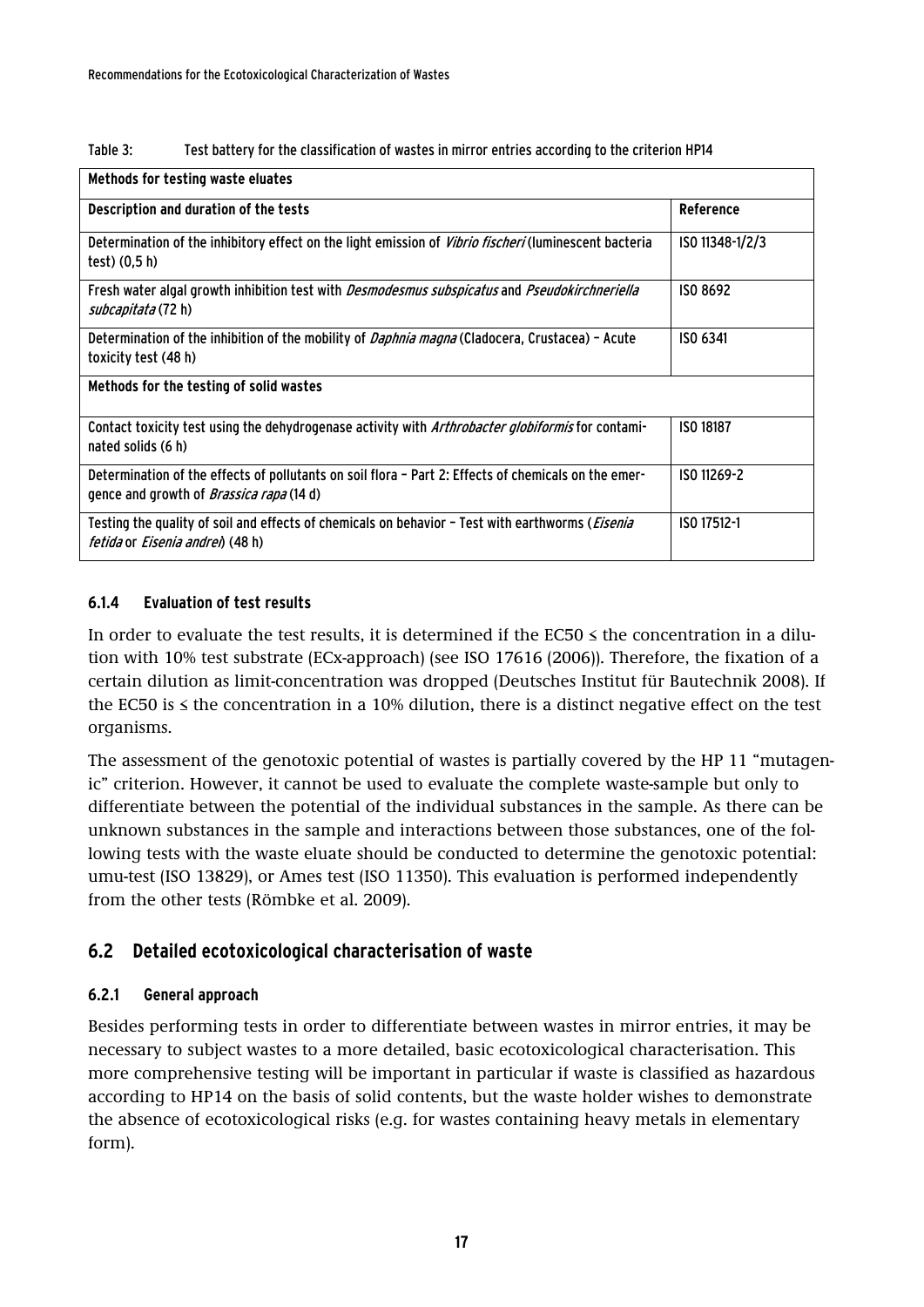Basic ecotoxicological characterisation can also be used to assess wastes which cannot clearly be classified as non-hazardous due to their source or composition. The test strategy proposed below should also be used when the testing of wastes in mirror entries is not possible or has led to unclear results due to specific waste properties (e.g. wastes with high nutrient contents or strongly turbid eluates). The ecotoxicity of waste should be evaluated using the ECx-approach, which means the study of dose-effect relationships. Fig. 2 shows the general strategy for the characterization of waste, and explains the gradual advancement which ensures the cost- and time optimized analysis (especially the discontinuation after establishing effects).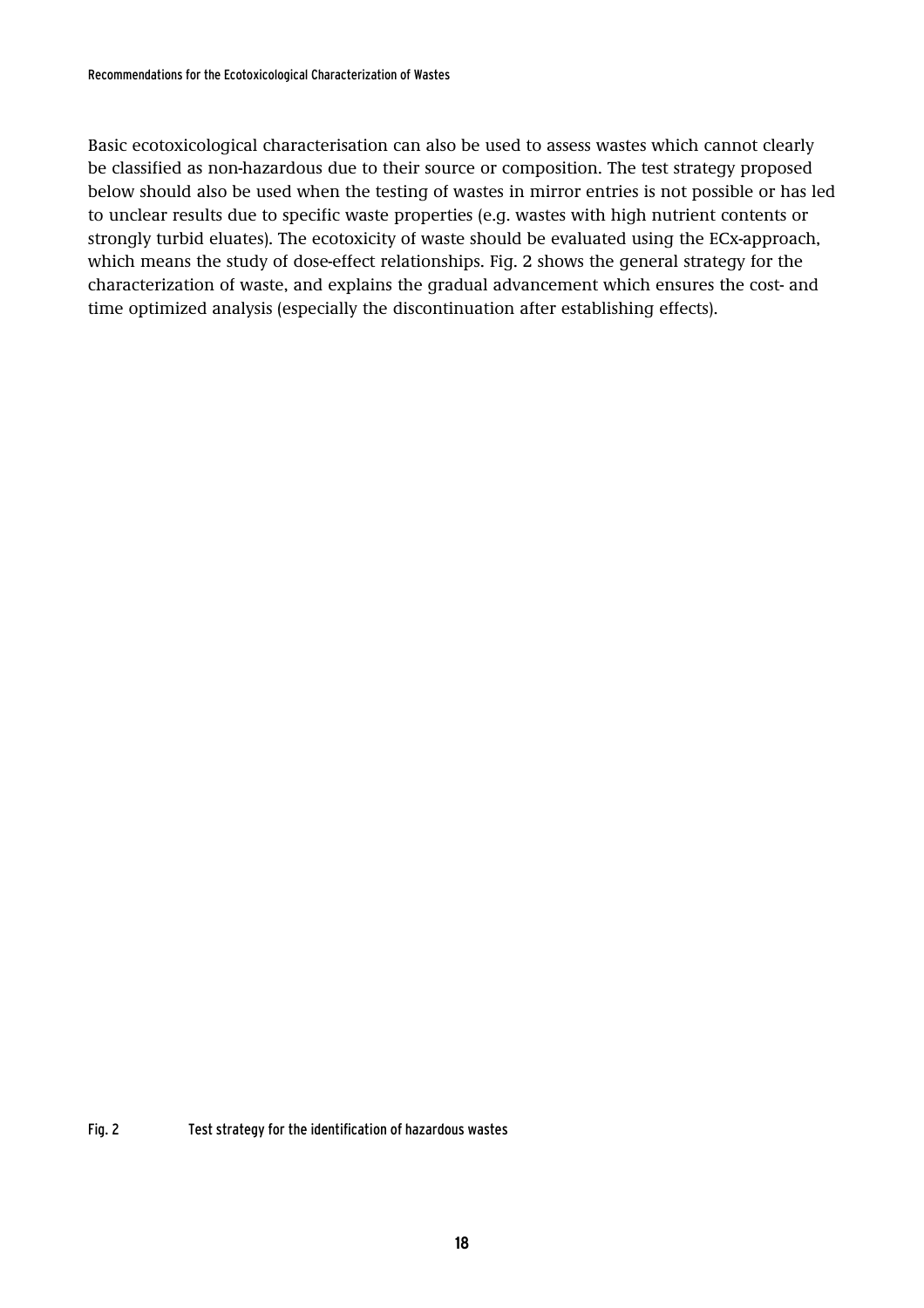#### <span id="page-18-0"></span>**6.2.2 Selection of test methods**

The biological test methods were selected on the basis of the method compilation by CEN TC 292 WG7 and the experience gained in a European inter-laboratory comparison (Moser & Römbke 2009). The proposed test battery comprises methods with terrestrial test organisms for testing of solid waste and methods with aquatic test systems for testing of waste eluates including a method to determine the genotoxicity of the eluate (Table 4). It has to be noted that the acute earthworm test is no longer part of the test battery, due to lacking sensitivity.

| Table 4: | Battery of tests for the identification of hazardous wastes |
|----------|-------------------------------------------------------------|

| Methods for testing of waste eluate                                                                                                           |             |
|-----------------------------------------------------------------------------------------------------------------------------------------------|-------------|
| <b>Description</b>                                                                                                                            | Reference   |
| Determination of the inhibition of the mobility of <i>Daphnia magna</i> Straus (Cladocera, Crustacea) -<br>Acute toxicity test                | ISO 6341    |
| Fresh water algal growth inhibition test with Desmodesmus subspicatus and Pseudokirchneriella<br>subcapitata                                  | ISO 8692    |
| Determination of the toxicity of water constituents and waste water to duckweed (Lemna minor) -<br><b>Growth inhibition test</b>              | ISO 20079   |
| Determination of the genotoxicity of waste and waste water using the umu test                                                                 | ISO 13829   |
| Water quality - Determination of the long-term toxicity of substances to <i>Daphnia magna</i> Straus<br>(Cladocera, Crustacea)                | ISO 10706   |
| Methods for testing of waste samples                                                                                                          |             |
| <b>Description</b>                                                                                                                            | Reference   |
| Avoidance test for testing the quality of soils and effects of chemicals on behaviour (Eisenia fet-<br><i>ida</i> and <i>Eisenia andrei</i> ) | ISO 17512-1 |
| Determination of the effects of pollutants on soil flora - Part 2: Effects of chemicals on the<br>growth of <i>Brassica rapa</i>              | ISO 11269-2 |
| Toxicity test with Arthrobacter globiformis for contaminated solids                                                                           | ISO 18187   |
| Effects of pollutants on earthworms ( <i>Eisenia fetida</i> ) - Part 1: Determination of acute toxicity using<br>artificial soil substrate    | ISO 11268-1 |
| Soil quality - Inhibition of reproduction of Collembola (Folsomia candida) by soil pollutants                                                 | ISO 11267   |

## <span id="page-18-1"></span>**6.2.3 Evaluation of test results**

For basic characterisation, the waste sample is tested in a series of dilutions in order to determine the EC50-value (Table 5). The tested waste is classified as hazardous if ecotoxic potential was demonstrated in at least one of the tests performed. This also always applies if the eluate was determined to display genotoxic potential. Until specific information about this test system is available, a limit concentration of  $\leq 10\%$  test-substrate is proposed to be used (Pandard & Römbke 2013).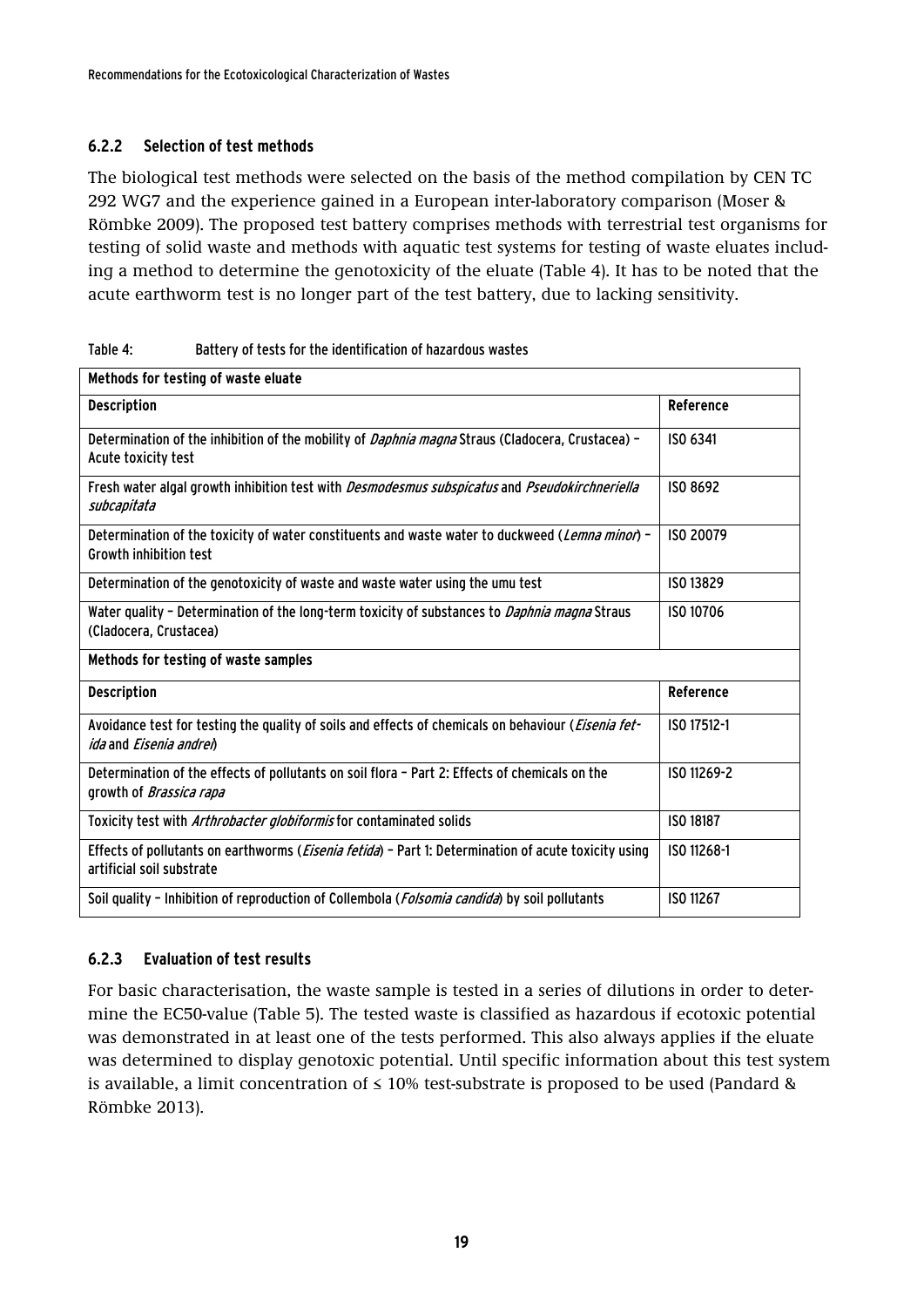| Type of test   | <b>Test organism</b>                                          | Reference        | Parameter             |
|----------------|---------------------------------------------------------------|------------------|-----------------------|
| <b>Eluate</b>  | Desmodesmus subspicatus, Pseu-<br>dokirchneriella subcapitata | ISO 8692         | Growth                |
|                | Daphnia magna                                                 | ISO 6341         | Immobilisation        |
|                | Lemna minor                                                   | ISO 20079        | Growth                |
|                | Salmonella typhimurium                                        | ISO 13829        | <b>Gene induction</b> |
|                | Daphnia magna                                                 | ISO 10706        | Reproduction          |
| Solid material | Eisenia andrei, E. fetida                                     | ISO 17512-1      | <b>Behaviour</b>      |
|                | Brassica rapa                                                 | ISO 11269-2      | Growth                |
|                | Arthrobacter globiformis                                      | <b>ISO 18187</b> | Enzyme activity       |
|                | Folsomia candida                                              | ISO 11267        | Reproduction          |

#### Table 5: Battery of tests for the basic characterization of wastes

## <span id="page-19-0"></span>**7 Ecotoxicological characterisation for assessing the risks of waste management scenarios**

## <span id="page-19-1"></span>**7.1 General**

Biological test methods can be used to assess the environmental hazards of waste. Although the test methods are applied under highly standardised and usually non-field conditions, it is possible to extrapolate biological effects determined in the tests to biota potentially affected by open-system recovery measures. In considering risks associated with waste recovery, it is especially important to adapt the test strategy to the conditions likely to be encountered. The test strategy must seek to cover the main exposure pathways and to determine associated environmental effects by using primarily suitable leaching methods and bioassays. Defining such a test strategy requires more knowledge and experience than is required for the classification of waste and it cannot therefore be regarded as a strategy for the routine testing of waste.

## <span id="page-19-2"></span>**7.2 Test strategy**

The complexity of the test strategy depends on the type of waste and the envisaged recovery method (Figure 3). If a basic ecotoxicological characterisation of the waste was performed prior to risk assessment (see Section 6.2), the resulting findings can be integrated into the test strategy. It is particularly important to choose a suitable leaching method and to tailor the series of bioassays to the test objective. A compilation of test methods suitable for the testing of waste can be found in Annex B to ISO 14735. The scope and composition of the requisite test battery is geared to the indicator components and properties of the waste. For a risk assessment of wastes sufficiently differentiated dilution series should be tested since not all wastes exhibit a clear dose-effect relationship. It must be made clear that this test strategy is only one element of such assessment of waste; even waste that is classified as non-ecotoxicological may not meet the requirements for safe recovery.

A deviating approach might be followed by waste holders or the competent authorities when devising a test strategy in the fundamental assessment of waste destined for recovery. Therefore, it is suggested that experience and findings from such comprehensive testing be ex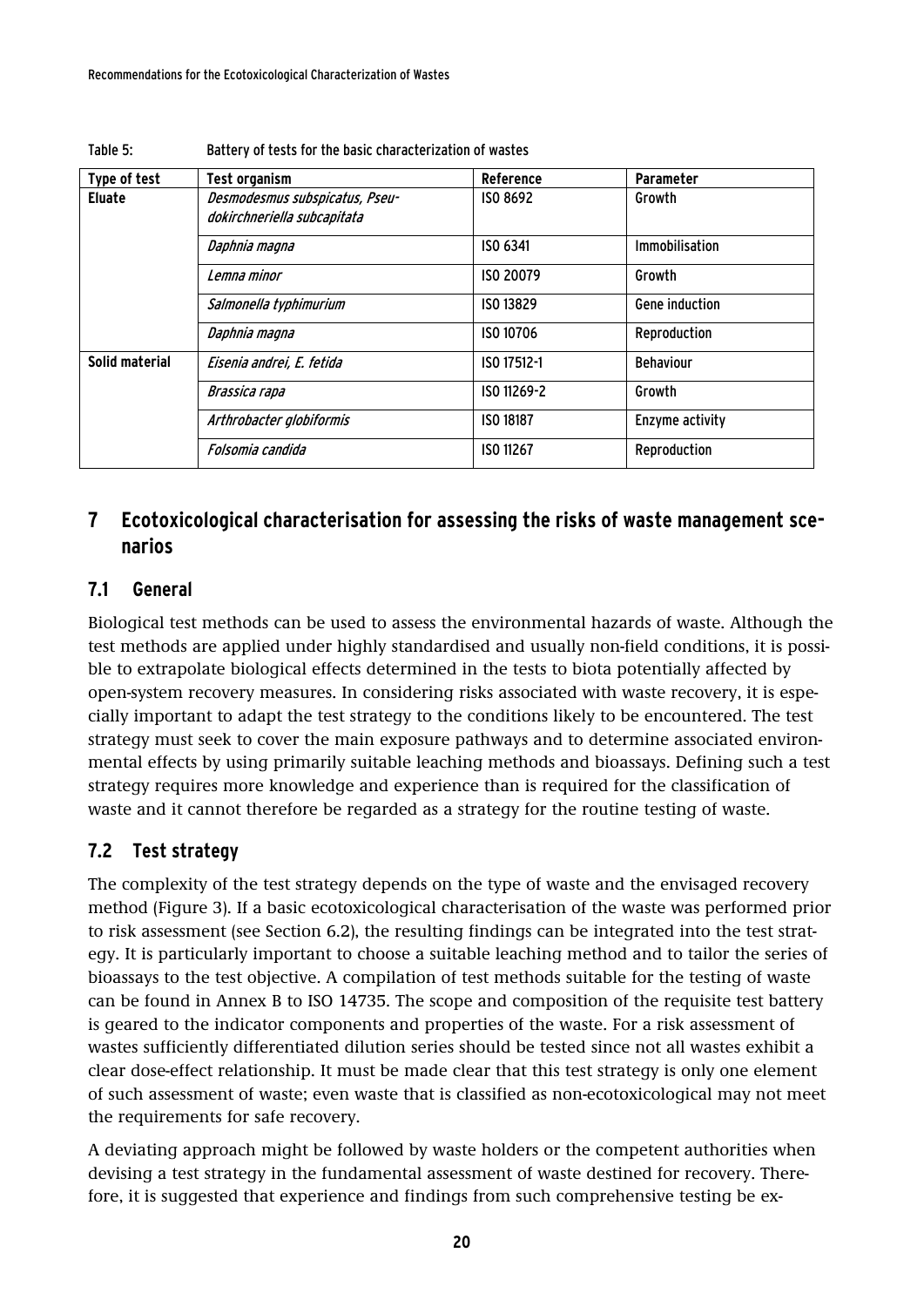changed in the relevant bodies (e.g. the Joint Working Group of the Federal States on Waste) and/or a report on this should be prepared.



Fig. 3 Test strategy for an ecotoxicological characterisation as part of an environmental risk assessment of wastes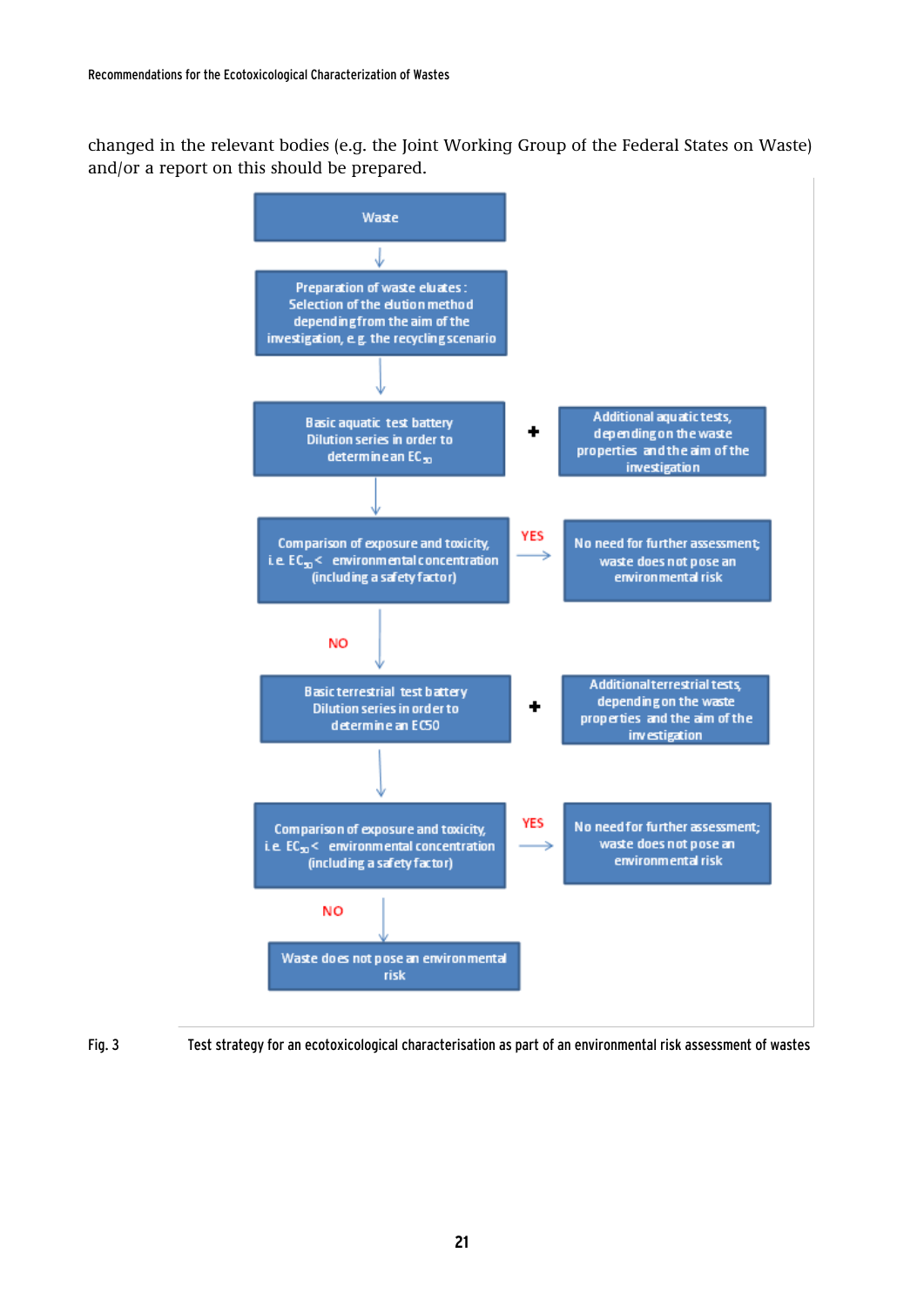## <span id="page-21-0"></span>**7.3 Selection of test methods**

The set of tests for risk assessment of wastes must cover test organisms from three trophic levels (decomposers, consumers and producers), for the testing of both the eluate and the solid material. The tests must cover the exposure pathways identified as relevant for the recovery, i.e. the water-leachable component has to be tested using aquatic test methods and the direct toxicity of the waste has to be determined in tests with the solid material. It is particularly important to use test methods with long exposure periods to determine chronic effects. Table 6 presents a list of biological test methods which have already been used successfully for the testing of waste. (chronic tests, belonging to waste classification and detailed characterization (see Chapters 6.1.3 and 6.2.3) are not listed again). Although additional test methods such as the fish-egg test (OECD 212) for aquatic samples or the test using predatory mites (OECD 226) for solid samples can in principle be used, the suitability of those tests for wastes should be clarified in advance.

| Methods for testing of waste eluates                                                                                                                                        |             |
|-----------------------------------------------------------------------------------------------------------------------------------------------------------------------------|-------------|
|                                                                                                                                                                             |             |
| <b>Description</b>                                                                                                                                                          | Reference   |
| Determination of the inhibition of the mobility of <i>Daphnia magna</i> Straus (Cladocera, Crustacea) -<br>Acute toxicity test                                              | ISO 6341    |
| Fresh water algal growth inhibition test with Desmodesmus subspicatus and Pseudokirchneriella<br>subcapitata                                                                | ISO 8692    |
| Determination of the toxicity of water constituents and waste water to duckweed (Lemna minor) -<br><b>Growth inhibition test</b>                                            | ISO 20079   |
| Determination of the genotoxicity of water and waste water using the umu test                                                                                               | ISO 13829   |
| Determination of the long-term toxicity of substances to <i>Daphnia magna</i> Straus (Cladocera, Crusta-<br>cea)                                                            | ISO 10706   |
| Pseudomonas putida growth inhibition test                                                                                                                                   | ISO 10712   |
| Determination of the chronic toxicity to Brachionus calyciflorus in 48 h                                                                                                    | ISO 20666   |
| Determination of the chronic toxicity to Ceriodaphnia dubia                                                                                                                 | ISO 20665   |
| Methods for testing of waste samples                                                                                                                                        |             |
| <b>Description</b>                                                                                                                                                          | Reference   |
| Avoidance test for testing the quality of soils and effects of chemicals on behaviour - Part 1: Test<br>with earthworms ( <i>Eisenia fetida</i> and <i>Eisenia Andrei</i> ) | ISO 17512-1 |
| Determination of the effects of pollutants on soil flora - Part 2: Effects of chemicals on the emer-<br>gence and growth of higher plants                                   | ISO 11269-2 |
| Contact toxicity test with Arthrobacter globiformis for contaminated solids                                                                                                 | ISO 18187   |
| Effects of pollutants on earthworms ( <i>Eisenia fetida</i> ) - Part 2: Determination of effects on reproduc-<br>tion                                                       | ISO 11268-2 |
| Effects of pollutants on earthworms ( <i>Eisenia fetida</i> ) - Part 1: Determination of acute toxicity using<br>artificial soil substrate                                  | ISO 11268-1 |
| Inhibition of reproduction of Collembola (Folsomia candida) by soil pollutants                                                                                              | ISO 11267   |
| Effects of pollutants on Enchytraeidae (Enchytraeus sp.) - Determination of effects on reproduction<br>and survival                                                         | ISO 16387   |

Table 6: Compilation of biological test methods for the testing of waste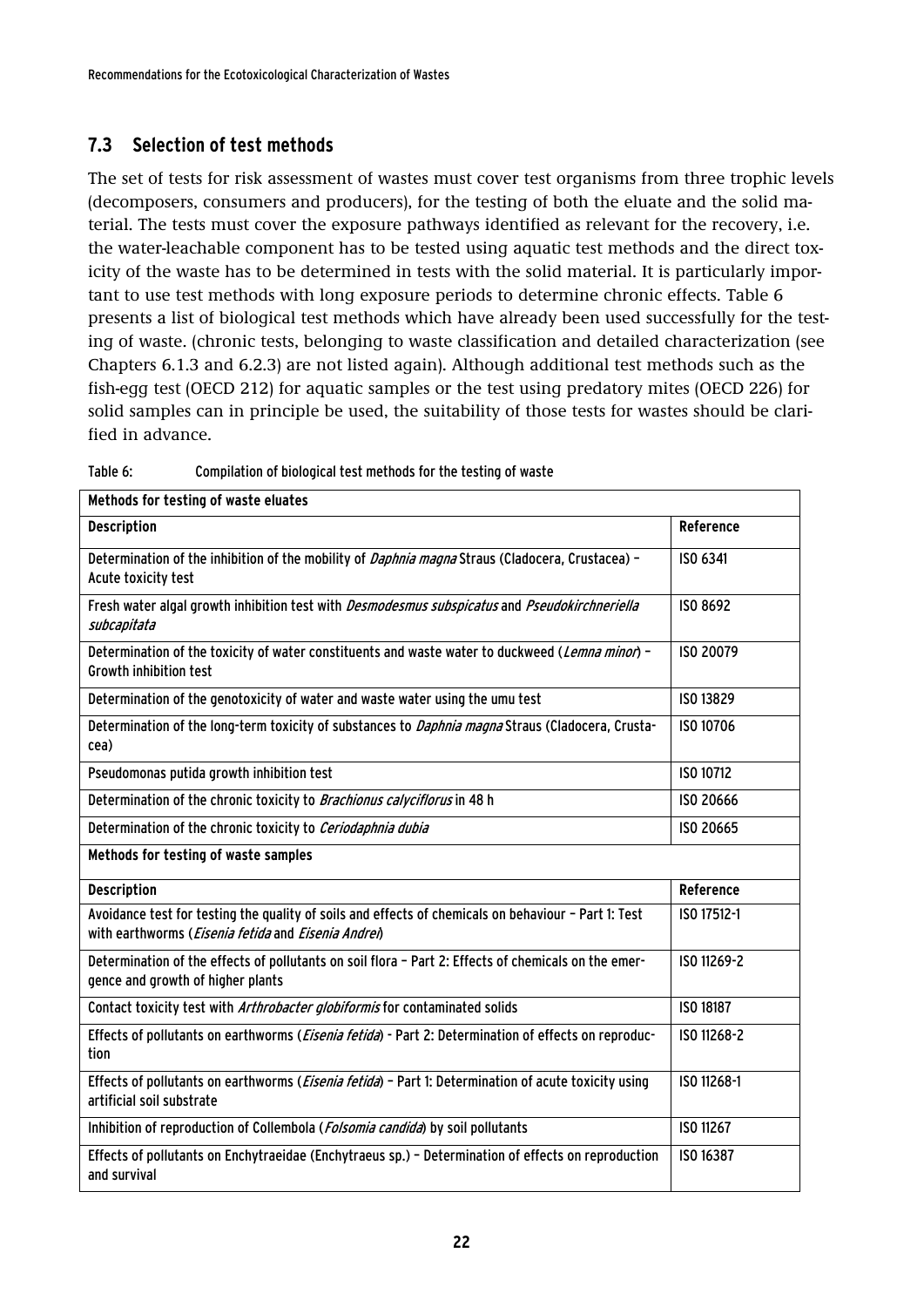## <span id="page-22-0"></span>**7.4 Evaluation of test results**

The results of the bioassays have to be evaluated in the context of the relevant recovery scenario. Here too, the effect thresholds defined in the test methods may be used. A generally valid limit concentration cannot be applied here, since the exposure and its relation to the measured effects, (expressed for example as an EC50) is decisive for the assessment of recovery in an open system. Depending on the problem to be investigated, it may also be important to extrapolate the findings from biological effect analysis to a relatively long period. This underlines the need to determine chronic effects or the associated limit concentrations in long-term studies.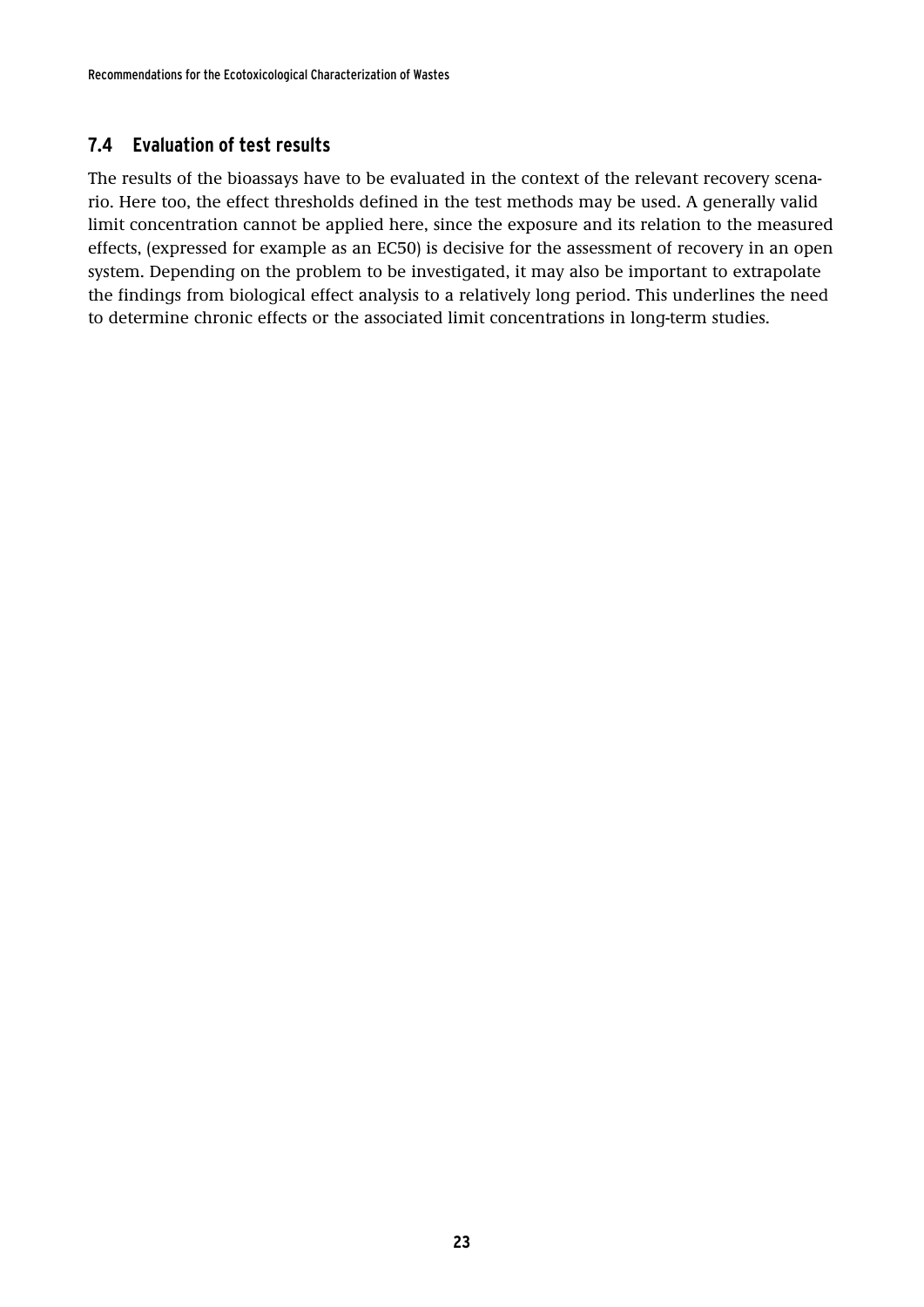## <span id="page-23-0"></span>**8 References**

#### <span id="page-23-1"></span>**8.1 Guidelines**

- CEN 12457-2: Characterisation of waste Leaching Compliance test for leaching of granular waste materials and sludges - Part 2: One stage batch test at a liquid to solid ratio of 10 l/kg for materials with particle size below 4 mm (without or with size reduction). Brussels.
- CEN 14735: Characterization of waste Preparation of waste samples for ecotoxicity tests. Brussels.
- DIN 15442 Feste Sekundärbrennstoffe Verfahren zur Probenahme. Berlin.
- [DIN 19528.](http://www.beuth.de/langanzeige/DIN+19528/de/100211508.html&limitationtype=&searchaccesskey=main) Elution von Feststoffen Perkolationsverfahren zur gemeinsamen Untersuchung des Elutionsverhaltens von organischen und anorganischen Stoffen für Materialien mit einer Korngröße bis 32 mm - Grundlegende Charakterisierung mit einem ausführlichen Säulenversuch und Übereinstimmungsuntersuchung mit einem Säulenschnelltest. Berlin.
- DIN 19698-1: Abfalluntersuchung Probenahme von festen und stichfesten Abfällen Teil 1 Anleitung für die segmentorientierte Entnahme von Proben aus unbekannten Haufwerken, Entwurf. Berlin.
- DIN 66165 Teil 1 Partikelgrößenanalyse Siebanalyse Grundlagen. Berlin.
- [EC] European Commission 1967. Council Directive 67/548/EEC of 27 June 1967 of the approximation of laws, regulations and administrative provisions relating to the classification, packaging and labelling of dangerous substances. Official Journal of European Communities, 196, 16.8.1967, p 1-98.
- [EC] European Commission 2000. Commission Decision of 3 May 2000 replacing Decision 94/3/EC establishing a List of Wastes pursuant to Article 1(A) of Council Directive 75/442/EEC on waste and Council Decision 94/904/EC establishing a list of hazardous waste pursuant to Article 1(4) of Council Directive 91/689/EEC on hazardous waste (notified under Document Number C (2000) 1147).
- [EC] European Commission 2008a. Directive 2008/98/EC of the European Parliament and of the council of 19 November 2008 on waste and repealing certain Directives, Official Journal of the European Union L312, 22.11.2008, p 3-30.
- [EC] European Commission 2008b. Regulation (EC) No 1272/2008 of the European Parliament and of the Council of 16 December 2008 on classification, labeling and packaging of substances and mixtures, amending and repealing Directives 67/548/EEC and 1999/45/EC, and amending Regulation (EC) No 1907/2006, Official Journal of the European Union L 353, 31.12.2008, p 1-1355.
- ISO 6341 Water quality Determination of the inhibition of mobility of Daphnia magna (Cladocera, Crustacea) - Acute toxicity test. Geneva.
- ISO 8692: Water quality Fresh water algal growth inhibition test with Desmodesmus subspicatus and Pseudokirchneriella subcapitata. Geneva.
- ISO 10706: Water quality -- Determination of long term toxicity of substances to *Daphnia magna* (Cladocera, Crustacea). Geneva.
- ISO 10712: Water quality Pseudomonas putida Growth inhibition test. Geneva.
- ISO 11267: Soil Quality Inhibition of reproduction of Collembola (Folsomia candida) by soil pollutants. Geneva.
- ISO 11268-1: Soil quality Effects of pollutants on earthworms (Eisenia fetida) Part 1: Determination of acute toxicity using artificial soil substrate. Geneva.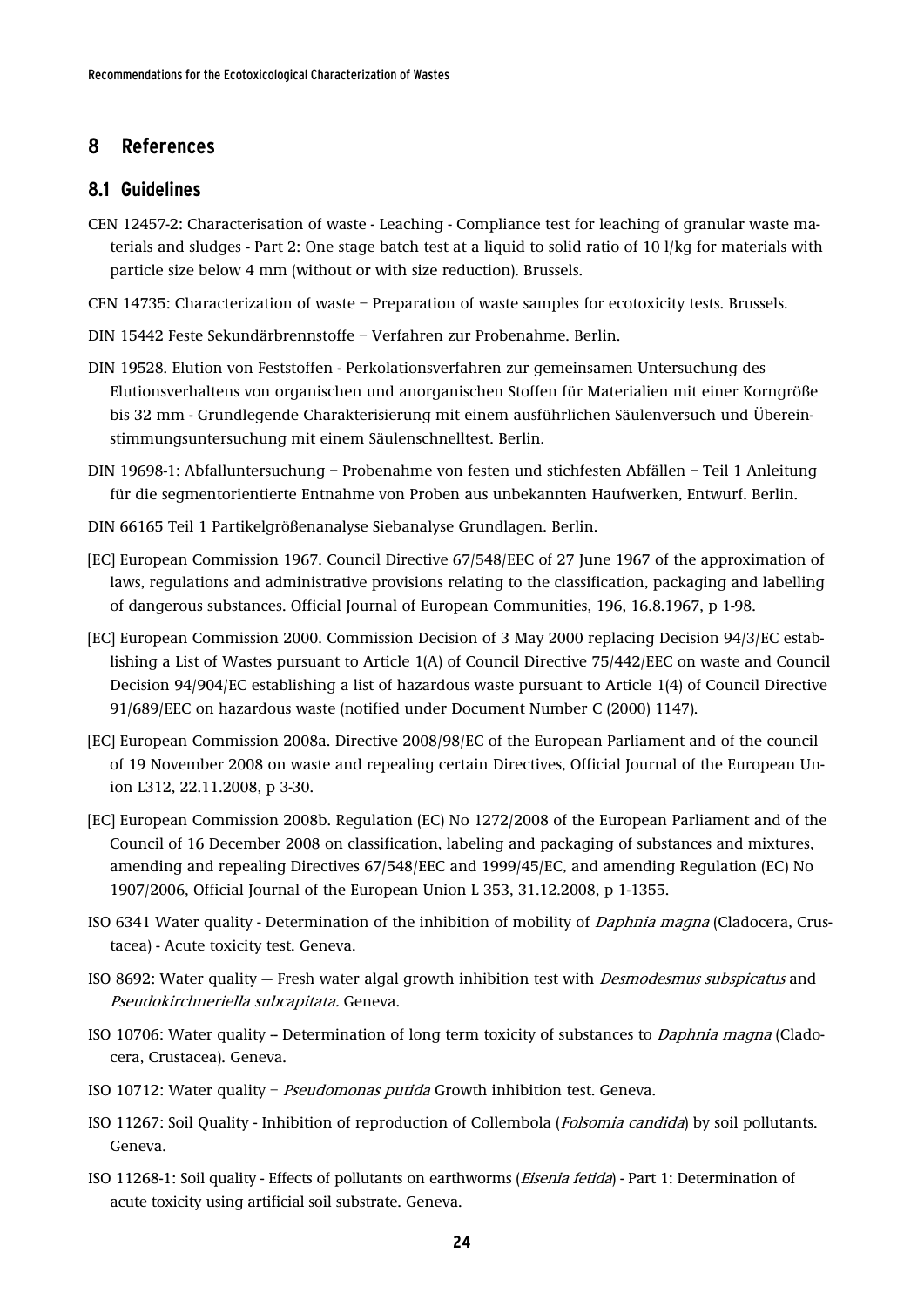- ISO 11268-2: Soil Quality Effects of pollutants on earthworms (Eisenia fetida). Part 2: Determination of effects on reproduction. Geneva.
- ISO 11269-2: Soil quality Determination of the Effects of Pollutants on Soil Flora. Part II: Effects of Chemicals on the Emergence and Growth of Higher Plants. Geneva.
- ISO 11348-1/2/3: Water quality Determination of the inhibitory effect of water samples on the light emission of Vibrio fischeri (Luminescent bacteria test). Geneva.
- ISO 11350. Water quality -- Determination of the genotoxicity of water and waste water -- Salmonella/microsome fluctuation test (Ames fluctuation test). Geneva.
- ISO 13829: Water quality Determination of the genotoxicity of water and waste water using the umutest. Geneva.
- ISO 16387: Soil Quality Effects of pollutants on Enchytraeidae (Enchytraeus sp.). Determination of effects on reproduction and survival. Geneva.
- ISO 17512-1: Soil Quality Avoidance test for evaluating the quality of soils and the toxicity of chemicals. Test with Earthworms (Eisenia fetida/andrei). Geneva.
- ISO 17616. Soil quality Guidance on the assessment of tests applied in the field of ecotoxicological characterization of soils and soil materials. Berlin.
- ISO 18187 Soil quality Quality of solid samples Solid contact test using the dehydrogenase activity of Arthrobacter globiformis. Geneva.
- ISO 20079: Water quality Determination of toxic effect of water constituents and waste water to duckweed (Lemna minor) – Duckweed growth inhibition test. Geneva.
- ISO 20665: Water quality Determination of chronic toxicity to Ceriodaphnia dubia.. Geneva.
- ISO 20666: Water Quality Determination of the chronic toxicity to Brachionus calyciflorus in 48h. Geneva.
- LAGA PN 98: Richtlinie für das Vorgehen bei physikalischen, chemischen und biologischen Untersuchungen im Zusammenhang mit der Verwertung/ Beseitigung von Abfällen (PN98).
- LAGA-Methodensammlung Abfalluntersuchung (2012), Version 2.0.
- OECD 212: Fish, Short-term Toxicity Test on Embryo and Sac-fry Stages. Guideline for the testing of chemicals. Paris, France.
- OECD 226: Predatory mite (Hypoaspis (Geolaelaps) aculeifer) reproduction test in soil. Guideline for the testing of chemicals. Paris, France.
- OECD 315: Bioaccumulation in sediment-dwelling benthic oligochaetes. Guideline for the testing of chemicals. Paris, France.
- OECD 317: Bioaccumulation in terrestrial oligochaetes. Guideline for the testing of chemicals. Paris, France.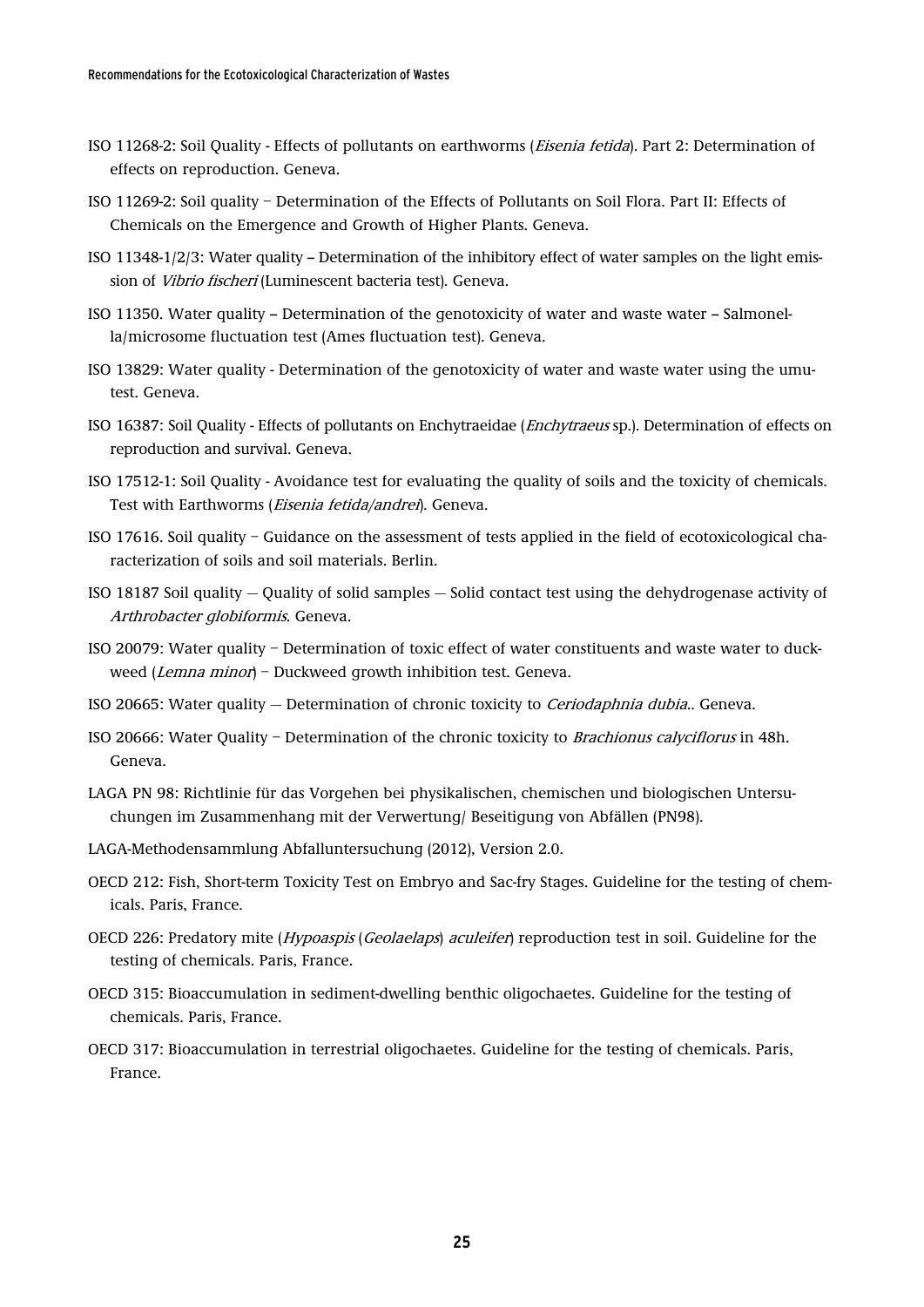## <span id="page-25-0"></span>**8.2 Publications**

- Deutsches Institut für Bautechnik 2008. Merkblatt für die Bewertung der Auswirkungen von Bauprodukten auf Boden und Grundwasser. Berlin.
- Ehrlichmann, H., Dott, W., Eisenträger, A. 2000. Assessment of the Water-Extractable genotoxic potential of soil samples from contaminated sites. Ecotoxicology and Environmental Safety 46, 73-80.
- Gy 1979: Sampling of particulate materials Theory and practice, Elsevier, Amsterdam.
- Gy 1992: Sampling of heterogeneous and dynamic material systems, in Data Handling in Science and Technology, Vol 10, Elsevier, Amsterdam.
- Moser, H. 2008. Handlungsempfehlungen zur ökotoxikologischen Charakterisierung von Abfällen. Entwurf.
- Moser, H., Römbke, J. 2009. Ecotoxicological characterization of waste Results and experiences of an European ring test. Springer Ltd., New York. 308 pp.
- Pandard P, Devillers J, Charissou AM, Poulsen V, Jourdain MJ, Férard J-F, Grand C, Bispo A. 2006. Selecting a Battery of Bioassays for Ecotoxicological Characterization of Wastes. Science of the Total Environment 363:114-125.
- Pandard, P., Römbke, J. 2013. Proposal for a "Harmonized" Strategy for the Assessment of the HP 14 Property. Integ. Envir. Assess. Manag. (IEAM) In press.
- Römbke, J., Moser, TH., Moser, H. 2009. Ecotoxicological characterization of 12 incineration ashes (MWI) using 6 laboratory tests. Waste Management 29: 2475-2482.
- Römbke, J., Moser, Th., Neumann-Hensel, H., Ketelhut, R. 2010a. Identifikation umweltgefährlicher Abfälle in Spiegeleinträgen der AVV. Bericht für das Umweltbundesamt, FKZ 3708 31 300, 124 S.
- Römbke, J., Jänsch, S. Meier, M., Hilbeck, A., Teichmann, H., Tappeser, B. 2010b. General recommendations for soil ecotoxicological tests suitable for the Environmental Risk Assessment (ERA) of Genetically Modified Plants (GMPs). IEAM 6: 287-300.